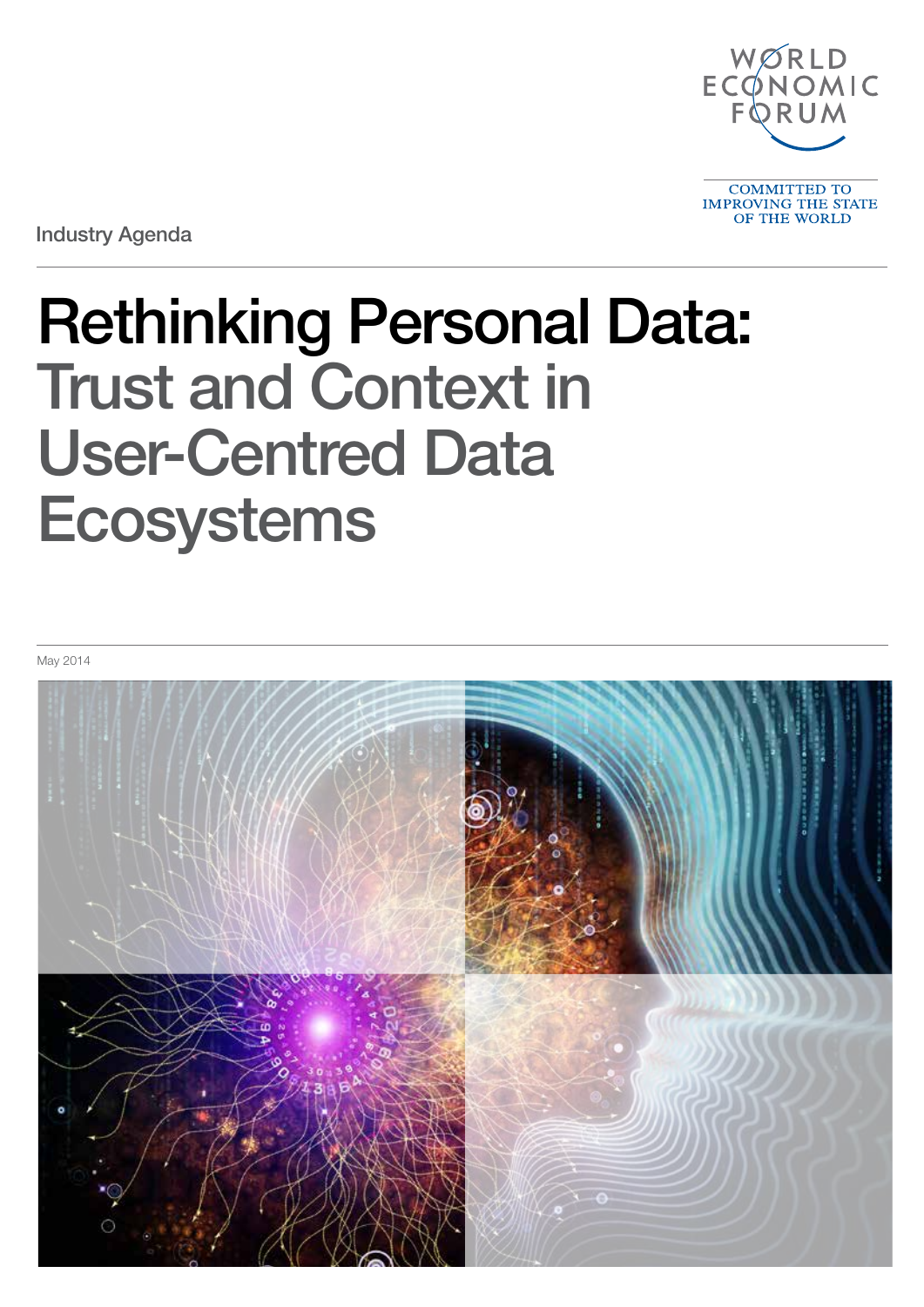Any darn fool can make something complex; it takes a genius to make something simple. ''



**-Pete Seeger** 

© World Economic Forum 2014 - All rights reserved.

No part of this publication<br>by any means, including p<br>storage and retrieval syste

ii Rethinking Personal Data: Trust and Context in User-Centred Data Ecosystems

No part of this publication may be reproduced or transmitted in any form or by any means, including photocopying and recording, or by any information

The views expressed are those of certain participants in the discussion and do not<br>necessarily reflect the views of all participants or of the World Economic Forum.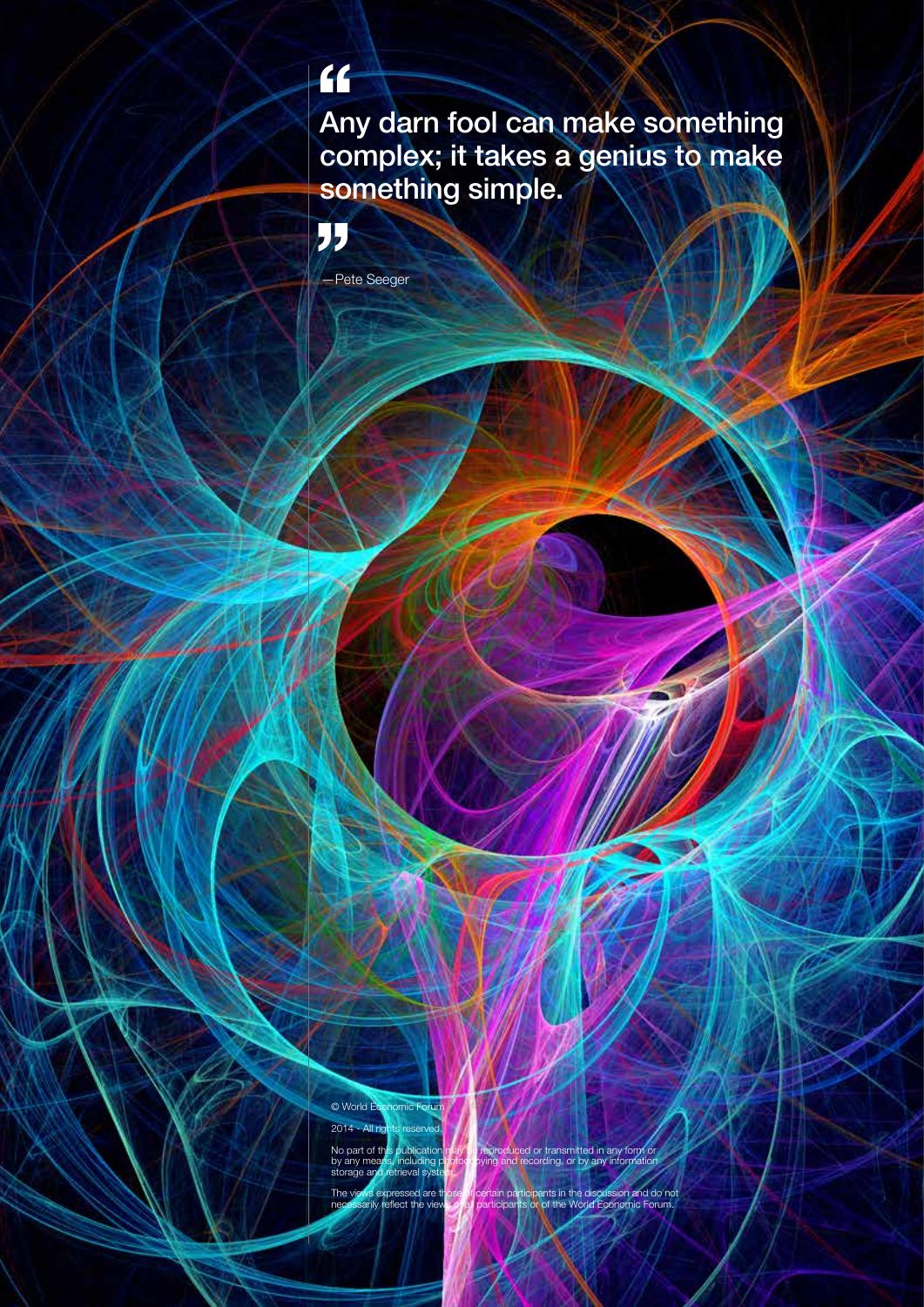### **Contents**

- 1 Executive Summary
- 3 Introduction
- 4 The Importance of Context
- 6 Framework for Analysis
- 8 The Impact of Contextual Factors
- 10 The Impact of Other Factors
- 12 Building Context-aware Systems
- 14 Designing a Context-sensitive User Experience
- 16 Policy Implications
- 19 Conclusion
- 20 Endnotes
- 21 Acknowledgements

### Executive Summary

An information differential exists between institutions and individuals, creating a crisis of trust that results from uses of data being inconsistent with user expectations and preferences. Context-aware data usage is a key element in restoring this trust, and is increasingly relevant as the personal data ecosystem increases in scale and complexity. Context-sensitive governance can increase the flexibility, relevance and effectiveness of personal data regulations by allowing policies to adapt as situations and norms change.

Individuals also view context as highly relevant to their perceptions of personal data. Engaging individuals in a way that allows them to make empowered and context-relevant decisions is key to strengthening trust. However, bottom-up evidence on how individuals define context remains scarce.

As part of its multi-year Rethinking Personal Data initiative, the World Economic Forum, in partnership with Microsoft, collaborated to understand the impact of context on individuals' attitudes towards personal data, and how to practically leverage this information to develop context-aware systems that can empower individuals. The research undertaken identified seven variables, both objective and subjective, that influence individuals' perception of a given personal data-use scenario. The study also examined individual demographic variables such as age and technological sophistication. Individuals were found to be particularly sensitive to four of the factors: collection method, data usage, trust in service provider and value exchange. Additionally, cultural and geographical factors influenced the relative importance of each variable.

With a better understanding of the elements of context, data governance systems can be more user-centred and reflective of individual preferences. For example, "recommender systems" can help individuals with context-sensitive data settings by either allowing for expressed preferences on certain data settings or by making a recommendation on the individual's behalf.

As these systems develop, technology and policy need to evolve in tandem. Supportive policy frameworks can allow greater flexibility in data use by respecting individuals' preferences and the changing context of data scenarios. While it is challenging to incorporate subjective factors such as the identified context elements into policy frameworks, technological developments can help. Ultimately, incorporating context into data governance systems can improve transparency by relating information and choices to individuals in a more relevant, actionable and easy-to-understand fashion.

In order to reach these objectives, additional multistakeholder dialogue is needed, encompassing technologists, civil society, policy-makers and the private sector. Beginning this dialogue and developing context-based solutions are crucial to building trust and maximizing the potential of the personal data economy.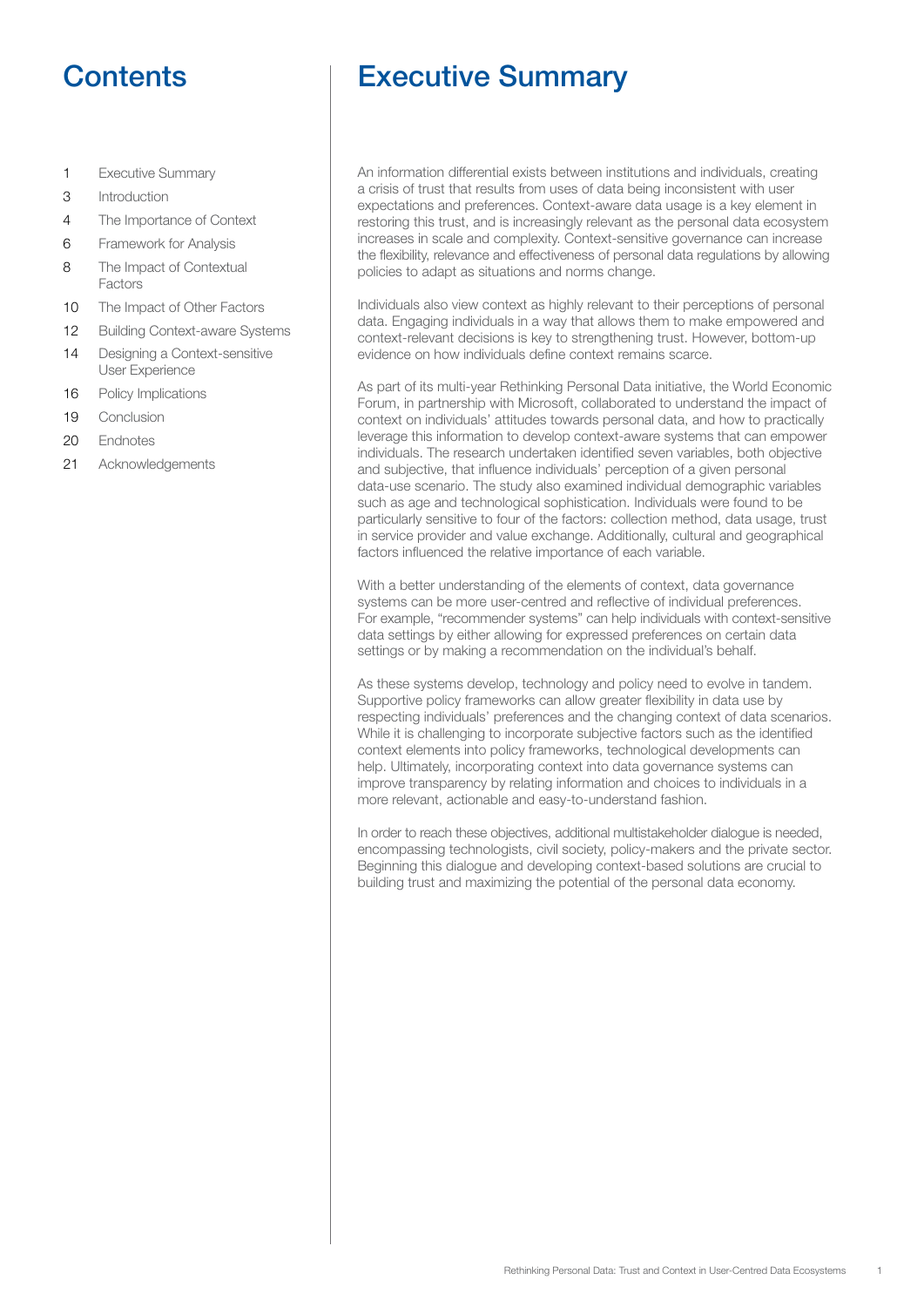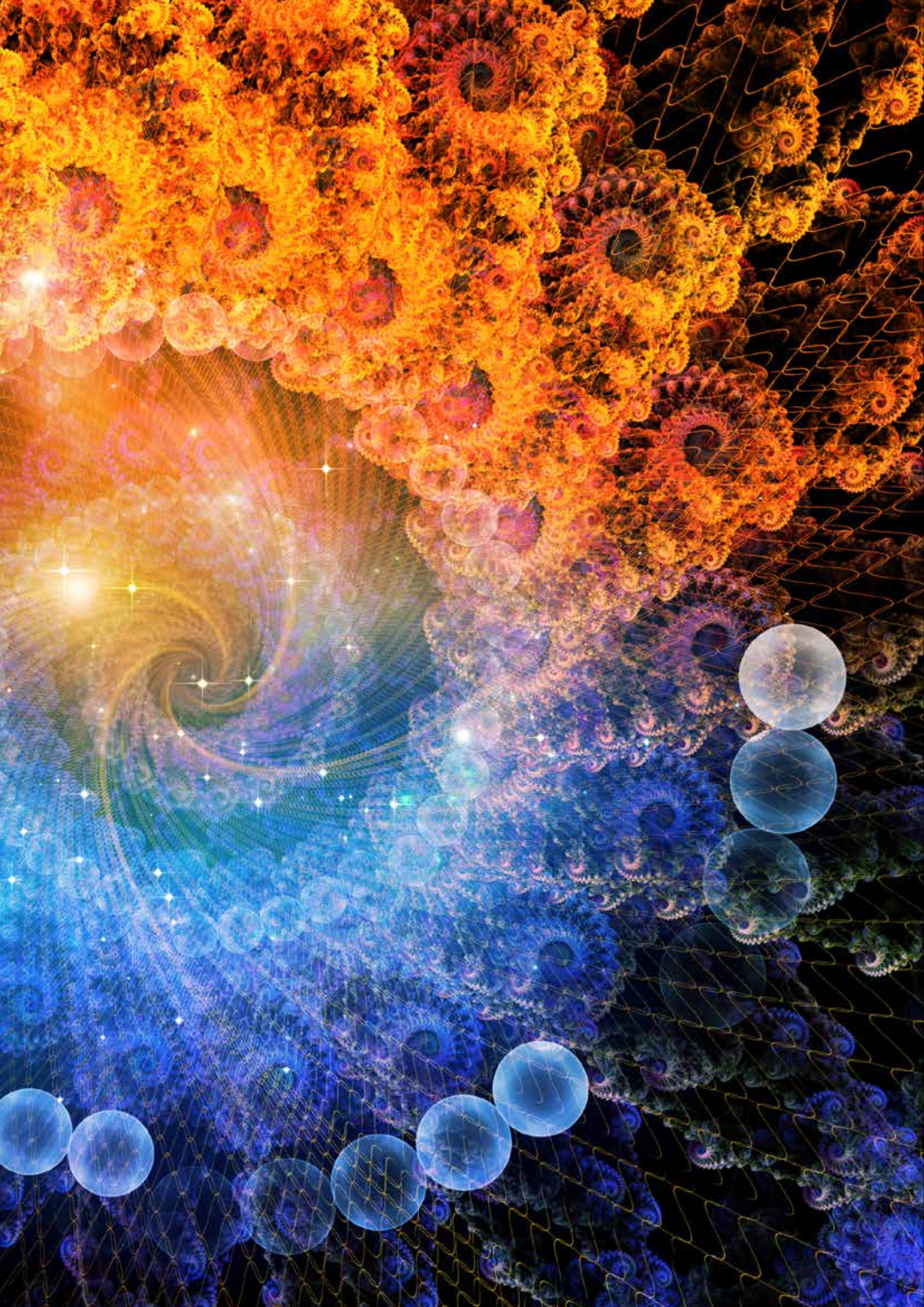## Introduction

An asymmetry of power exists today between institutions and individuals – created by an imbalance in the amount of information about individuals held by, or that is accessible to, industry and governments, and the lack of knowledge and ability of the same individuals to control the use of that information. While people are generally willing to share personal information in exchange for valued services, recent surveys indicate growing unease in how personal data are being used. A study by the telecommunications operator Orange showed that 78% of consumers find it hard to trust companies in the way they use such data.<sup>1</sup> A crisis of trust is developing, stemming from the use of personal data in ways that are inconsistent with individuals' preferences or expectations. To thrive, the growing number of economies that depend on the potential of "big data" must earn the trust of individuals, and be centred on empowering those individuals by respecting their needs.

In the world of big data, where new and unanticipated uses of such data drive innovation and economic growth, respecting the impact of context on individuals' perceptions and expectations is crucial to engendering user trust.<sup>2</sup> The context in which data is used matters – acceptable use is not binary, but is nuanced, personal, evolving over time and reflecting differences in cultural and social norms.<sup>3</sup> There are no absolutes.

In today's hyperconnected and dynamically changing world, new approaches are needed to engage and empower users to make appropriate and informed choices about the use of their data in different circumstances. This requires a combination of technology and policy framework that can consider individual user preferences and commonly accepted data-use policies, as well as accommodate evolving norms. Users choosing to engage in this process must be empowered to address or negotiate data-use exceptions in an informed manner. These context-aware frameworks can enhance trustworthiness of the personal data ecosystems, leading to more meaningful interactions between individuals and institutions.

Yet despite the growing recognition of the importance of understanding context from individuals' point of view,<sup>4</sup> little work has been done to further refine the meaning of context or

how it can be practically incorporated into policy-making. To address the concerns of growing numbers of public and private stakeholders, a collaborative global research initiative was established between the World Economic Forum and Microsoft. The intent of this study was to examine how individuals define context, focusing on the factors that affect their sensitivity to how data related to them is used by service providers. The project studied how these factors vary across different countries; how they can aid in designing context-aware systems; and how these systems can be integrated into user-experience designs for interactions that are more meaningful and consistent with complex individual preferences. 5

Additional analysis was also done on the policy implications for how such context-aware systems can play a key role in establishing *user-centred personal data ecosystems*, where all ecosystem stakeholders are focused on empowering individuals in their interactions and their control of how the data related to them is used.<sup>6</sup> Such ecosystems would typically be driven by values or frameworks of trust that define, among other things, principles or rules on appropriate uses of data.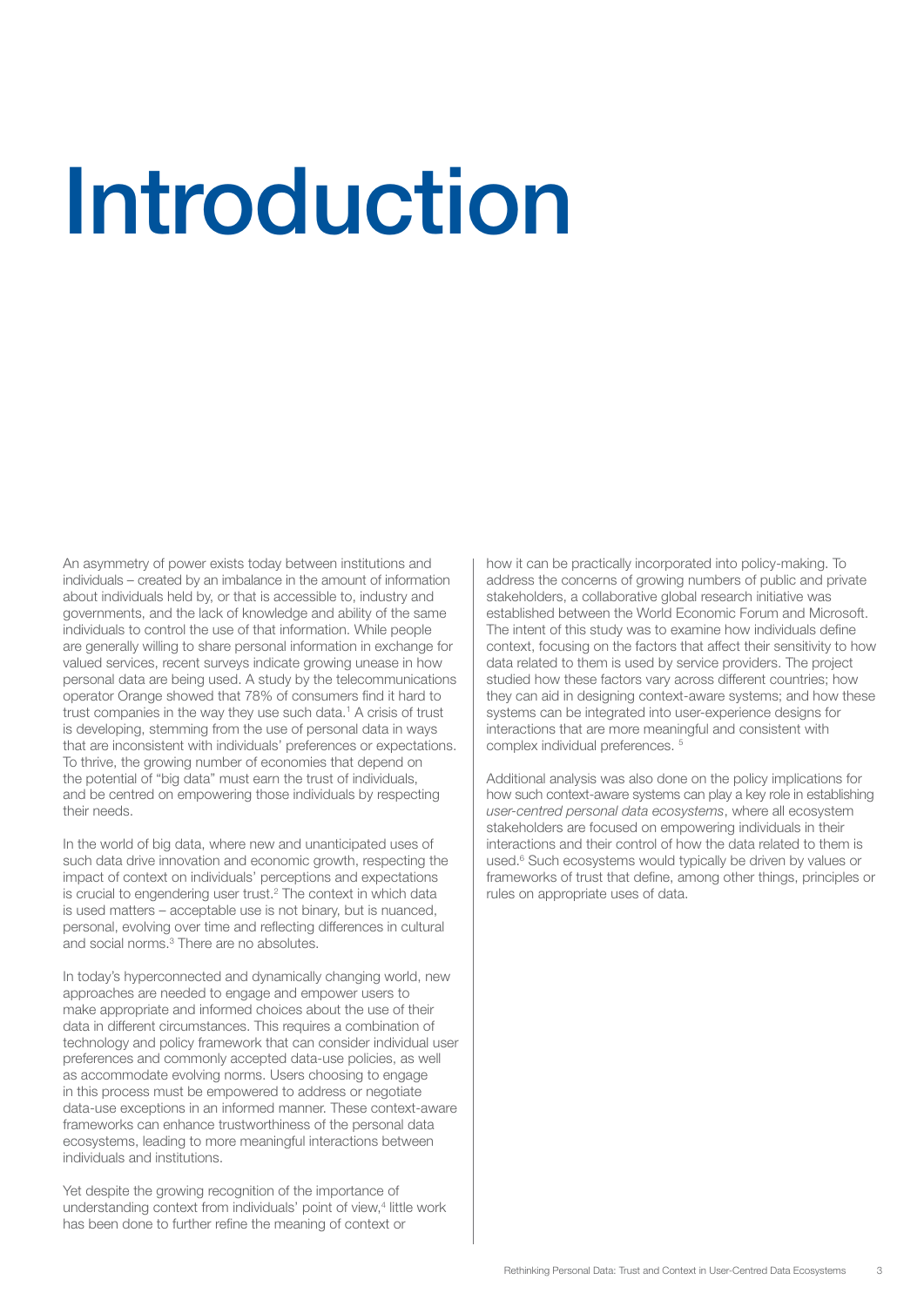## The Importance of Context

Individuals' perspectives on personal data are not binary; complexities and nuances must be understood to empower and assist people to make meaningful decisions. Understanding how individuals integrate personal values, risks, benefits and commonly accepted norms is fundamental for arriving at a balanced and equitable personal data ecosystem. Evidence is needed on the interplay and impact of these factors (and others to be identified) on how individuals think about the access, use and sharing of their data on a holistic basis rather than exclusively within a narrow domain, e.g. use of data in advertising or financial services. Exploring how this relates to individuals' views of technology in general can produce insights into other questions, such as how adoption of technology or being savvy in its use may influence their mental models. In today's borderless digital world, regional differences in people's attitudes and behaviours towards personal data, and in their trust in the digital world, must also be established and considered.

Throughout 2012 and 2013, Microsoft sponsored a series of research studies, divided into two stages, to address these questions. The first involved qualitative studies in Canada, the People's Republic of China (China), Germany and the United States (US) to develop insights on users' mental models of their personal data. The countries were chosen to cover a broad spectrum of approaches to privacy/data protection regulations and cultural norms. The second stage provided quantitative analysis to validate the initial insights and, in addition to the original countries, included Australia, India, Sweden, and the United Kingdom (UK), further expanding the representation of existing regulatory approaches and prevalent social/cultural attitudes on internet usage.7

The research identified seven distinct factors (Figure 1) that individuals consider when determining if a given use of data is acceptable; in this report, they are defined collectively as the *data context*. Categorized into two subgroups of objective and subjective variables, the seven examined were:

#### Objective variables:

- 1. *Type of data*  what type of data is involved? (e.g. financial, medical, location)
- 2. *Type of entity* who is accessing the data? (e.g. retailer, employer, government)
- 3.*Device type* what kind of device is used for the transaction? (e.g. mobile phone, desktop)
- 4. *Collection method*  how is the data collected? (e.g. actively provided by the user, passively collected or generated without user awareness)
- 5.*Data usage* what is the level of user involvement in using data? (e.g. from explicit consent and active engagement to being unaware and using automation)

#### Subjective variables:

- 6. *Trust in service provider8* what relationship, if any, do users have with the service provider they are interacting with?
- 7. *Value exchange* how do users perceive the benefits they receive from the use of their data? (e.g. personal benefits, benefits to the community)

The subjective variables show that data context is very much defined by personal preferences. Note that neither trust in service provider nor value exchange is sufficient, on its own, to determine if the use of data is acceptable to the individual. Both of these variables play major roles, but they do not pre-empt other factors.

In addition to these seven variables, factors related to individuals' mental models were also identified. Some of these factors included the following:

- Attitudes to and adeptness with technology
- Awareness of the relationships and activities within the personal data ecosystem
- Perceptions of government protection

In today's data-driven ecosystems, data collected or derived by the initial service providers will most likely be shared with and used by others in the value chain. Thus, individuals do not enter into a bilateral relationship solely with the initial providers, but into a multilateral one with numerous entities whose use of the same data may be totally opaque to them. Enough information needs to be passed to these entities so they can incorporate the same contextual variables in subsequent uses of the data.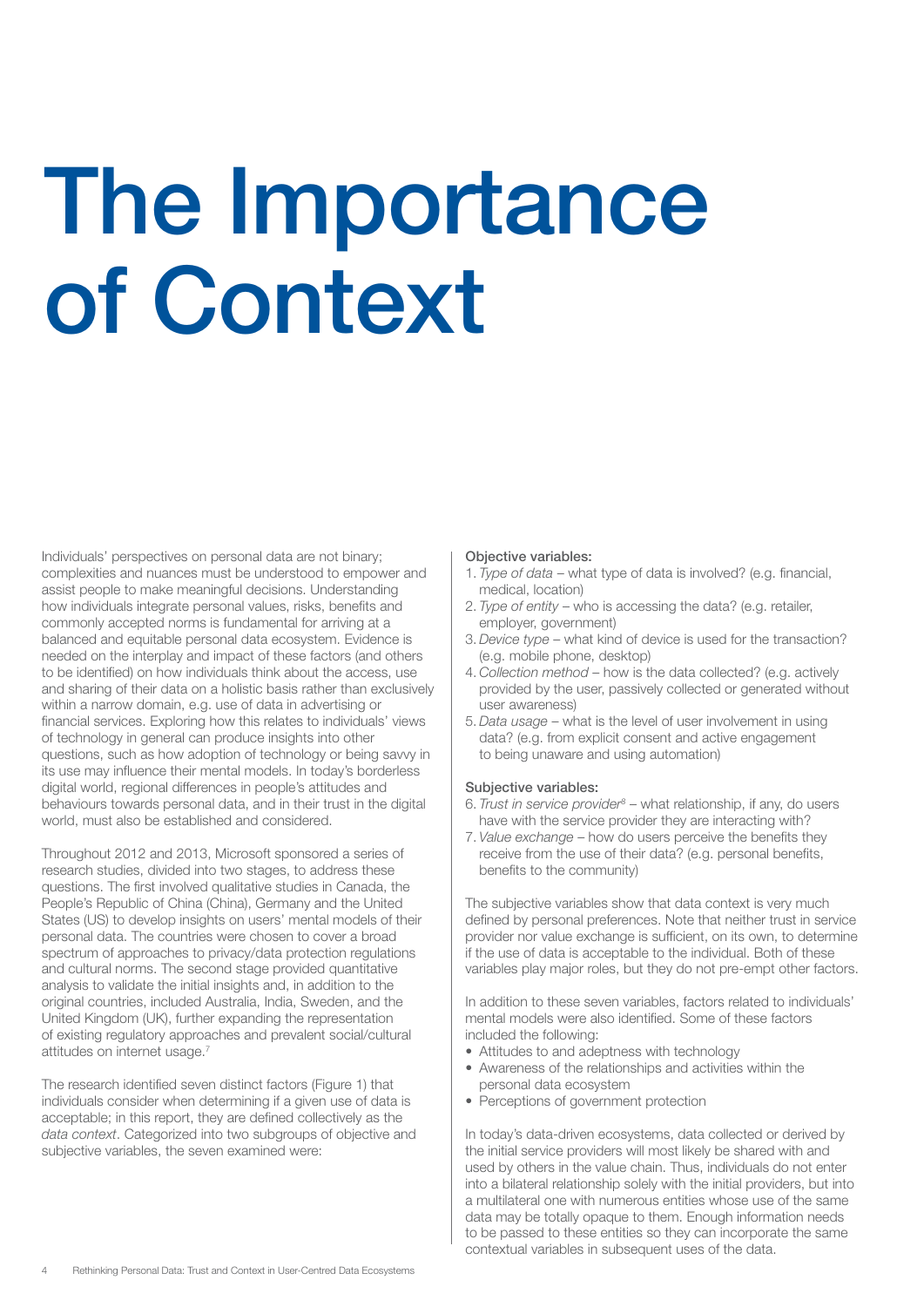

#### Figure 1: Factors impacting individuals' sensitivity to the use of their data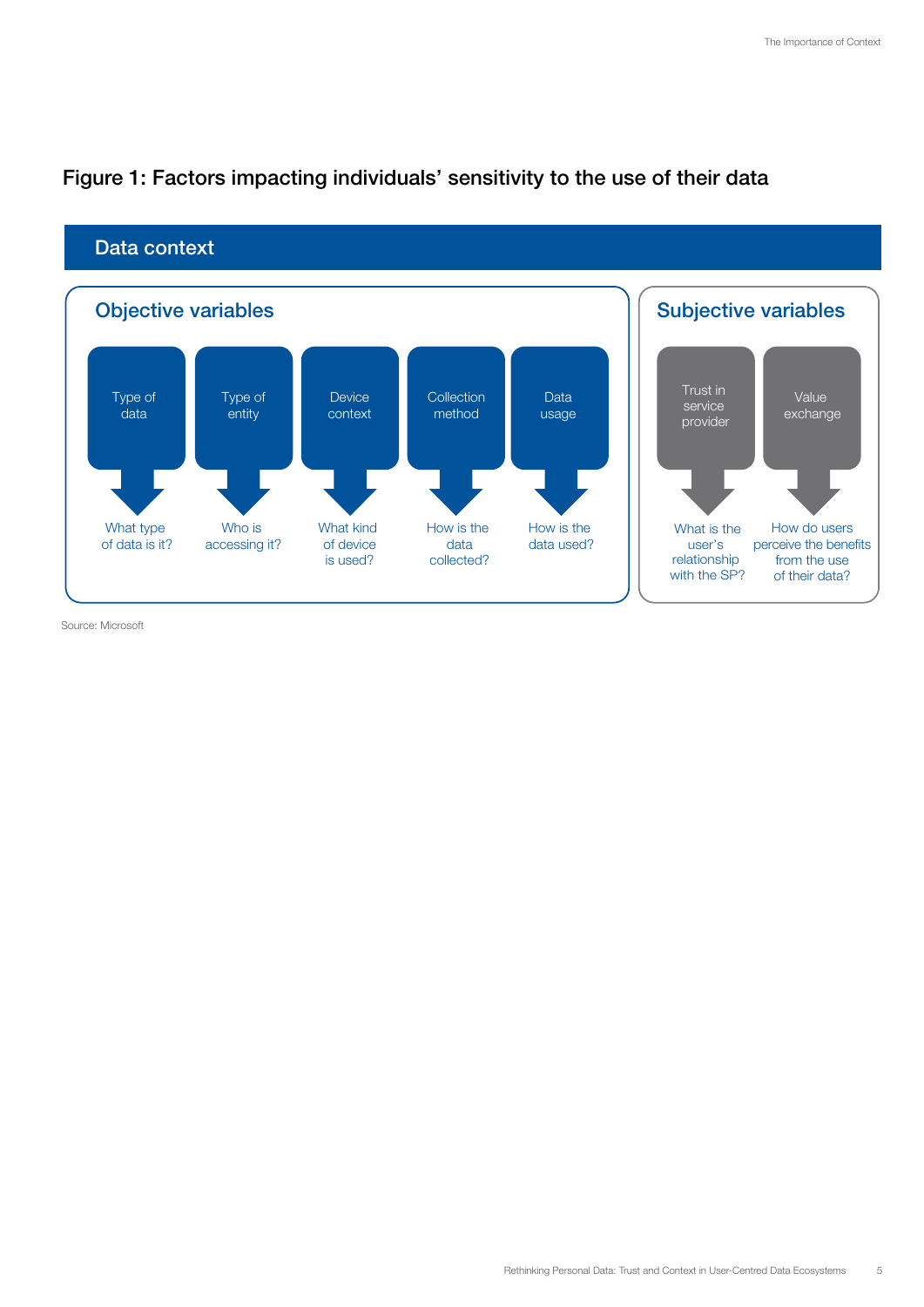## Framework for Analysis

To illustrate how the identified factors can influence acceptability, a baseline scenario was established involving a service provider collecting location information from a mobile phone – a case with particularly low acceptability.<sup>9</sup> From this starting point, a series of changes could be made to select variables, and the relative impact on acceptability assessed on a country-by-country basis.

The baseline scenario consisted of a service provider using individuals' location information to make decisions on their behalf, without their awareness or consent and with no perceived benefit to the individuals.

The acceptability rates for this Scenario 1 were quite low across all countries in absolute terms (Figure 2), with results clustered among the Western-oriented countries (US, Germany, UK, Canada, Australia and Sweden), and Asian-oriented countries (China, India).10 Notably, the baseline percentage of individuals within the Asian countries who found this scenario acceptable (26-27%) was over three times greater than that of individuals within the Western countries (5-8%). This points to relatively strong cultural differences in individuals' perceptions and concerns about how personal data is collected and used, possibly due to respondents' higher adeptness with technology.

A rise in corresponding levels of acceptability occurred after changing the relationship between the individual and the service provider in how the data was being used. In Scenario 2, when the service provider offered to personalize the choices for the individual (keeping all other variables constant), the acceptability levels increased. This increase was much more pronounced in percentage terms in the Western countries, particularly Sweden.

Likewise, when trust in service provider was increased in Scenario 3 (keeping all other variables constant), it too generated a more positive impact in the Western countries, although levels of acceptability rose across all countries. The acceptability rate in Canada almost tripled from 9% to 24%. Responses from the Asian countries saw smaller gains in relative terms, but their acceptability rates nearly doubled from the baseline scenario, and overall rates remained considerably higher than in the Western countries. Over 40% of individuals in the Asian countries indicated they would find the use of location data acceptable if the service

provider was "well known" to them. In Western countries, 20-30% of individuals indicated this level of acceptability.

Finally, the fourth scenario used individuals' location data for community benefit (e.g. more efficient traffic management in a city). This scenario had by far the most significant impact on perceptions of acceptability in China and India of all the factors studied; more than 60% of respondents in the two countries found community use acceptable, or about double the rate of those in the Western countries. China had the highest acceptability rate (65%), and the US the lowest (29%).

Overall, the Western countries had much higher gains in acceptability rates when comparing Scenario 4 to Scenario 1, with Canada and Sweden increasing by 5-6 times the original rates. With the higher baseline acceptability rates in the Asian countries, gains there were much more modest at just over twice the original rates. Different factors had different levels of impact in the different countries.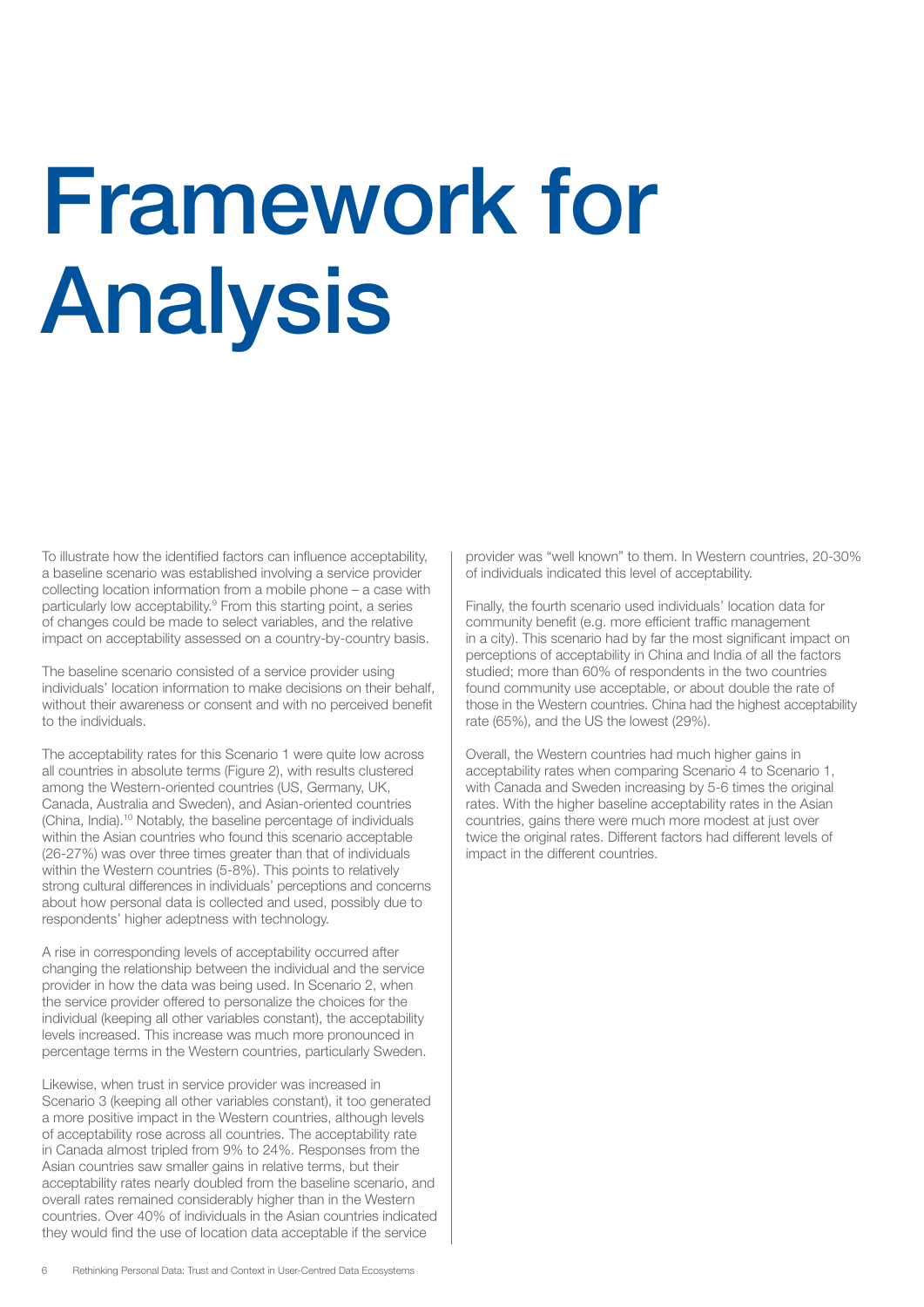

#### Figure 2: How acceptability of data use varies for different scenarios, in different countries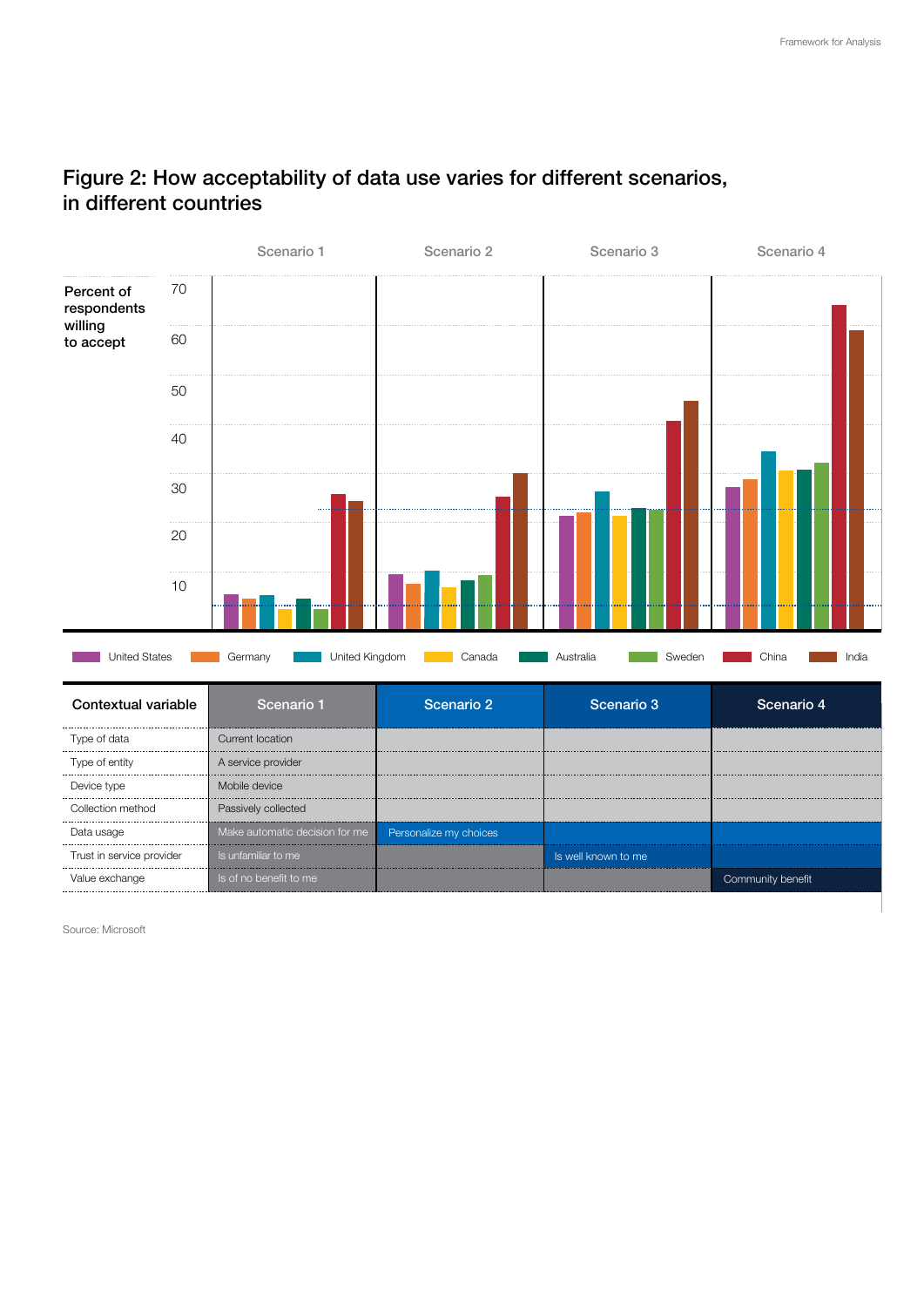## The Impact of Contextual Factors

From the individual's perspective, what constitutes the acceptable use of one's data is nuanced, personal and dependent on social and cultural norms. Quantitative analysis can help to understand this richness in greater detail. When analysed across all the scenarios tested across all countries, the four variables with the most impact are collection method, data usage, trust in service provider and value exchange (Figure 3). The impact of contextual variables on the acceptability of data usage in the scenarios and among the countries are further highlighted in Figure 4.

Except for respondents in Sweden, collection method had the largest impact of all the variables examined. Similar to other research demonstrating that individuals want to have a sense of control over how data is collected, it is interesting to note the strength of this desire despite results showing inconsistent behaviour, perhaps due to the relative lack of available tools for individuals to effectively manage this attribute.

In Sweden, the research findings indicated data usage was the factor with the highest relative impact. When data is actively collected, users prefer scenarios where use of the data is consistent with what they originally agreed. Conversely, when data is passively collected, individuals prefer situations that provide them with personalized options from which they can choose, as opposed to those where they delegate control to other parties that make automatic decisions on their behalf. For respondents from the Western countries, the proportional impact of this factor was greater than for individuals from the Asian countries.

Trust was the third most important variable determining acceptable use of data in the Western countries. From the earlier qualitative research, trust is defined as a combination of the type of relationship individuals have with a service provider, and whether it can be held accountable for its actions. For example, in some countries, individuals indicated that when they pay for a service, they find service providers more trustworthy, nudging the corresponding uses of data to higher acceptability. This effect was strongest among respondents in Germany, where receiving services for free was seen as a negative factor in acceptability. In contrast, individuals from China viewed free services as a positive factor.

For situations involving passive data collection and where individuals perceived no additional benefit (causing low acceptability), the trust variable had a significant positive impact for all countries. However, the study indicated the effect was smaller for China, India, Sweden and the US, and larger for Canada.

Although value exchange had a smaller impact in the Western countries, it had the second largest impact in China. In addition, the research uncovered preliminary evidence that individuals tend to frame their interactions from the perspective of a perceived value exchange.

When the value exchange was to deliver benefits to individuals, either in saving time and/or money, or enabling something of unique value, the acceptability rate was highest for all countries. In the Asian countries, providing a benefit to the community makes a positive contribution to a scenario's acceptability; in Western countries, this is a negative contribution when analysed across all scenarios. This may reflect differences in cultural values between the two country clusters: one which emphasizes communal good and lack of individual control (Asian countries), the other which emphasizes individual values and control (Western countries).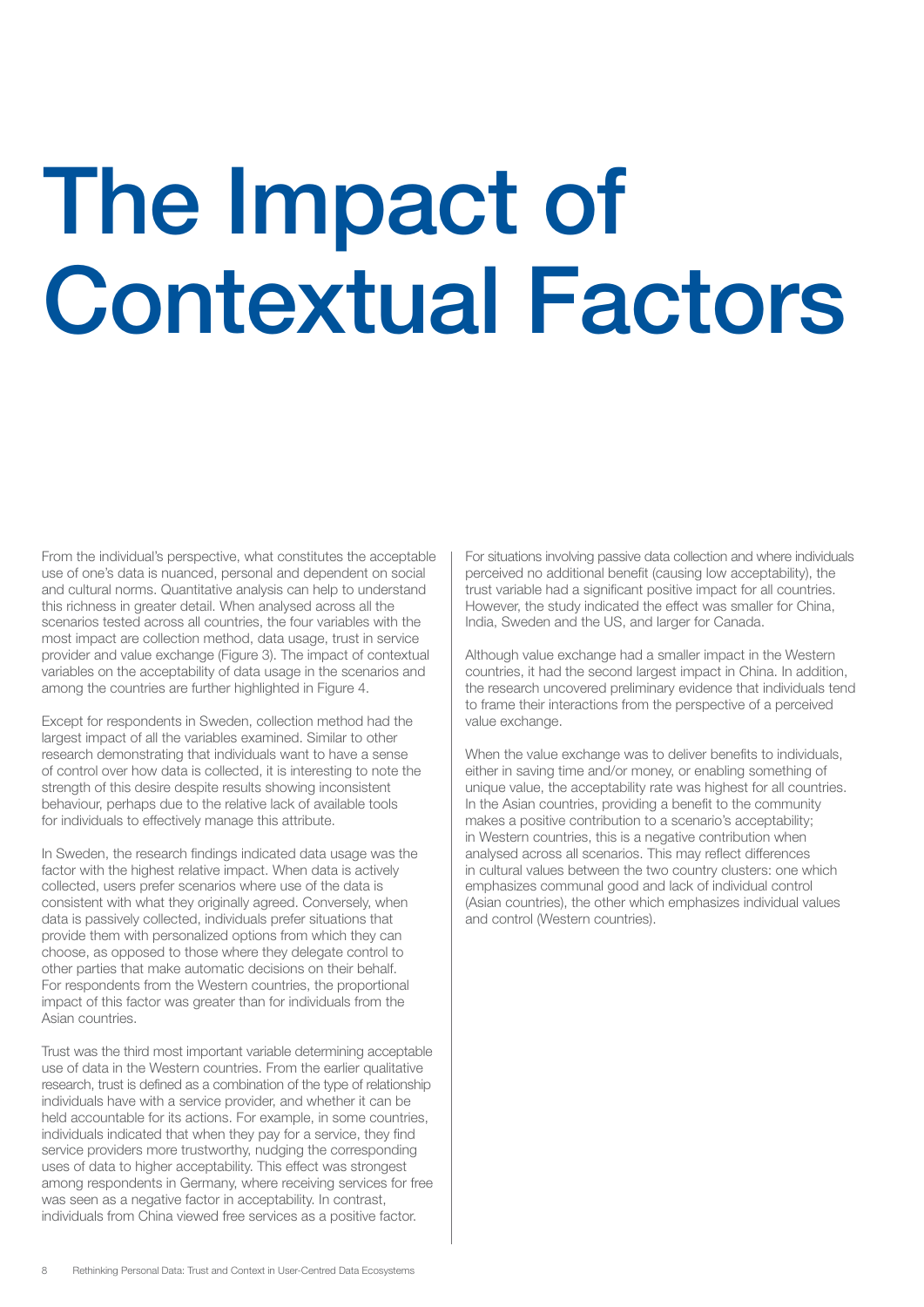

#### Figure 3: The impact of contextual factors

### Figure 4: Highlights of impact of contextual factors on acceptability of data uses

| CONTEXTUAL FACTOR                      | <b>GENERAL IMPACT</b>                                                                                                                                                                                   | <b>COUNTRY DIFFERENCES</b>                                                                                                                                                                                                                                            |
|----------------------------------------|---------------------------------------------------------------------------------------------------------------------------------------------------------------------------------------------------------|-----------------------------------------------------------------------------------------------------------------------------------------------------------------------------------------------------------------------------------------------------------------------|
| Collection<br>method                   | In general, scenarios with active data collection were favoured;<br>scenarios where personal data is provided by "a person I know" or<br>collected passively have negative impacts on user sensitivity. | Except for Sweden, "collection method" had the largest impact<br>of all the factors considered in all countries.                                                                                                                                                      |
| Data<br>usage                          | Scenarios where data is used as agreed were uniformly positive;<br>whereas scenarios where data is used to automatically make<br>decisions for users were uniformly negative.                           | In Sweden, "data usage" had the largest impact of all the factors<br>considered. For the remaining countries, except for China and India,<br>it had the second most significant impact on user sensitivity.                                                           |
| <b>Trust in</b><br>service<br>provider | Participants favoured situations where the service provider is<br>well-known over those where the service provider is unfamiliar.                                                                       | Except for Sweden, China and India, "trust" had the third largest<br>impact on user sensitivity of all the factors considered, although the<br>impact in the US is relatively moderate. In China, a service provider<br>providing free services is a positive factor. |
| Value<br>exchange                      | Scenarios where the data is used to provide something of<br>value or save time and/or money are regarded positively.                                                                                    | In China, "value exchange" had the second largest impact. Relative<br>to other countries, it has the smallest impact in Canada. Providing<br>a benefit to the community was also perceived positively in both<br>China and India.                                     |
| Type of<br>data                        | For data that is actively provided, scenarios that involve sharing<br>of bank account number were generally regarded negatively.                                                                        | In India, "data type" had the second largest<br>impact on user sensitivity.                                                                                                                                                                                           |
| <b>Device</b><br>context               | Using computers for the transactions was regarded much more<br>positive than using mobile devices.                                                                                                      | In China and India, "device context" was not<br>considered important.                                                                                                                                                                                                 |
| Type of<br>entity                      | No generalizations could be made about the impact of the<br>type of entity, except thatit was a factor.                                                                                                 | Responses were negative when the "entity" was a service<br>provider in Australia, China and especially India.                                                                                                                                                         |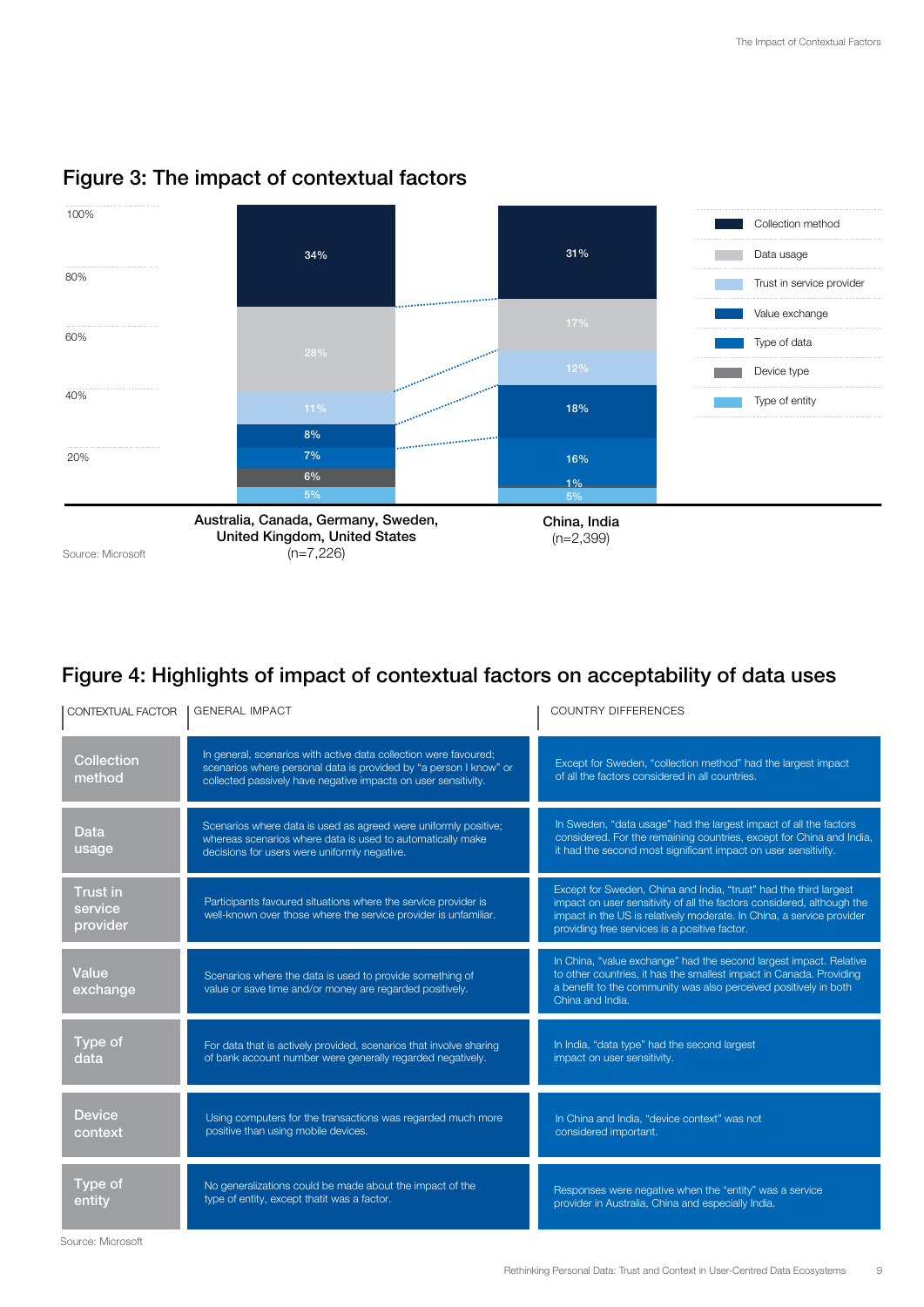### The Impact of Other Factors

In addition to the contextual factors, the study identified a number of others that can impact cases of acceptability. These variables include the following:

- In general, early adopters of technology had a higher rate of acceptability across all use cases tested (Figure 6).
- Men (28%) were more willing to accept data-use scenarios than women (23%), and younger participants were more willing to accept data-use scenarios than older ones.
- The perception that the government provides adequate privacy protection generally had a positive effect on acceptability of data uses (Figure 7).

These findings suggest that a conceptual model is required to fully evaluate the acceptability of a given data-use scenario (Figure 5). The model would incorporate the influence of the situational context variables as well as other factors that can arise from cultural differences, demographics and personal beliefs.

Although the conceptual model appears unwieldy, it can be greatly simplified when realized. Preliminary analyses indicate that not all variables have equal relevance or impact, and that some can be used as indicator variables (strong correlations between their values and the values of other variables in the model), eliminating the need to include the complete set of variables in practical implementations. Additional research is needed to determine the indicator variables that can simplify predicting the acceptability of any given scenario.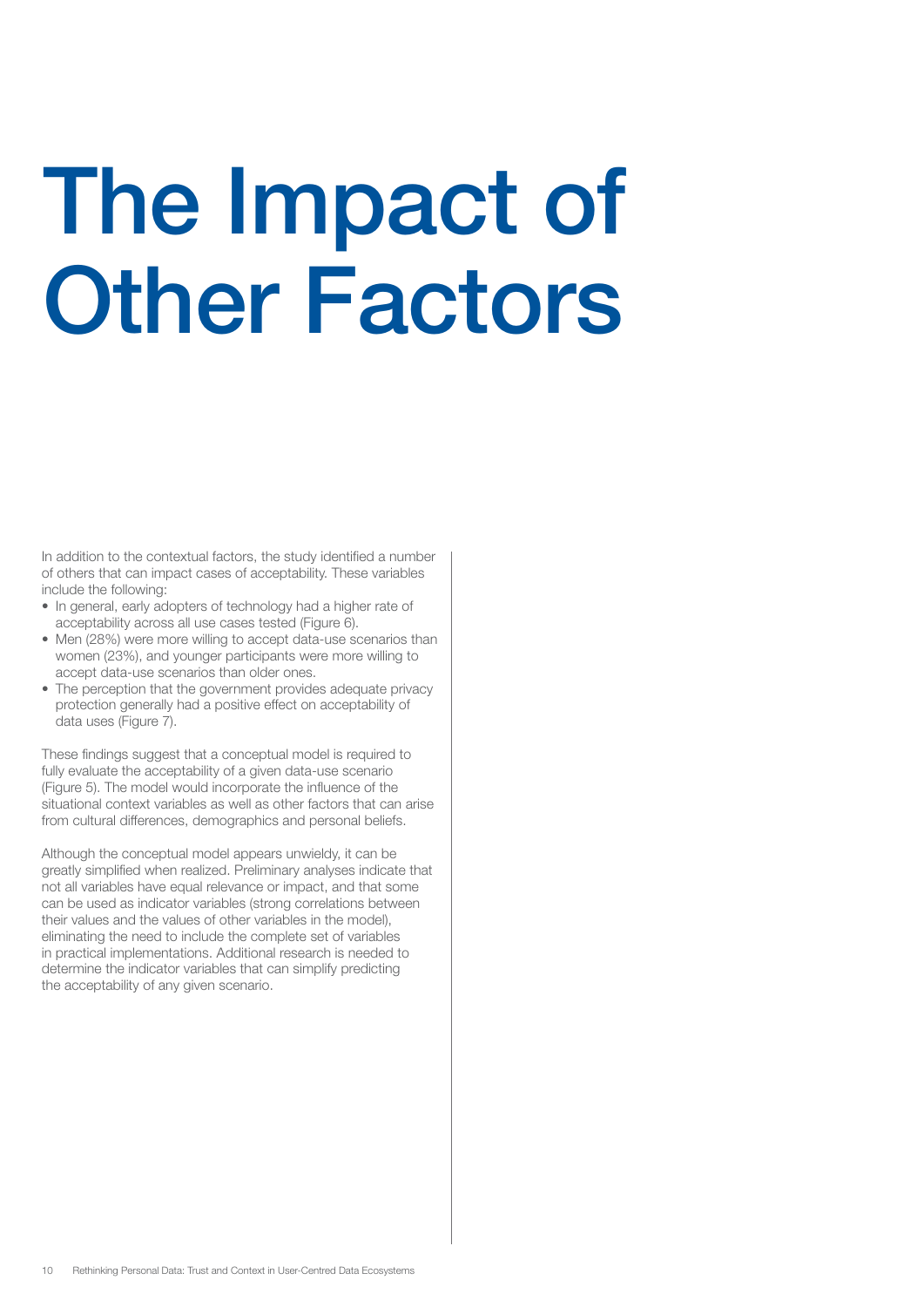

#### Figure 5: Conceptual model for determining acceptability of a given scenario

Source: Microsoft

### Figure 6: Impact of technology adoption on acceptability



Figure 7: Impact of perception of adequate government protection on rate of acceptability

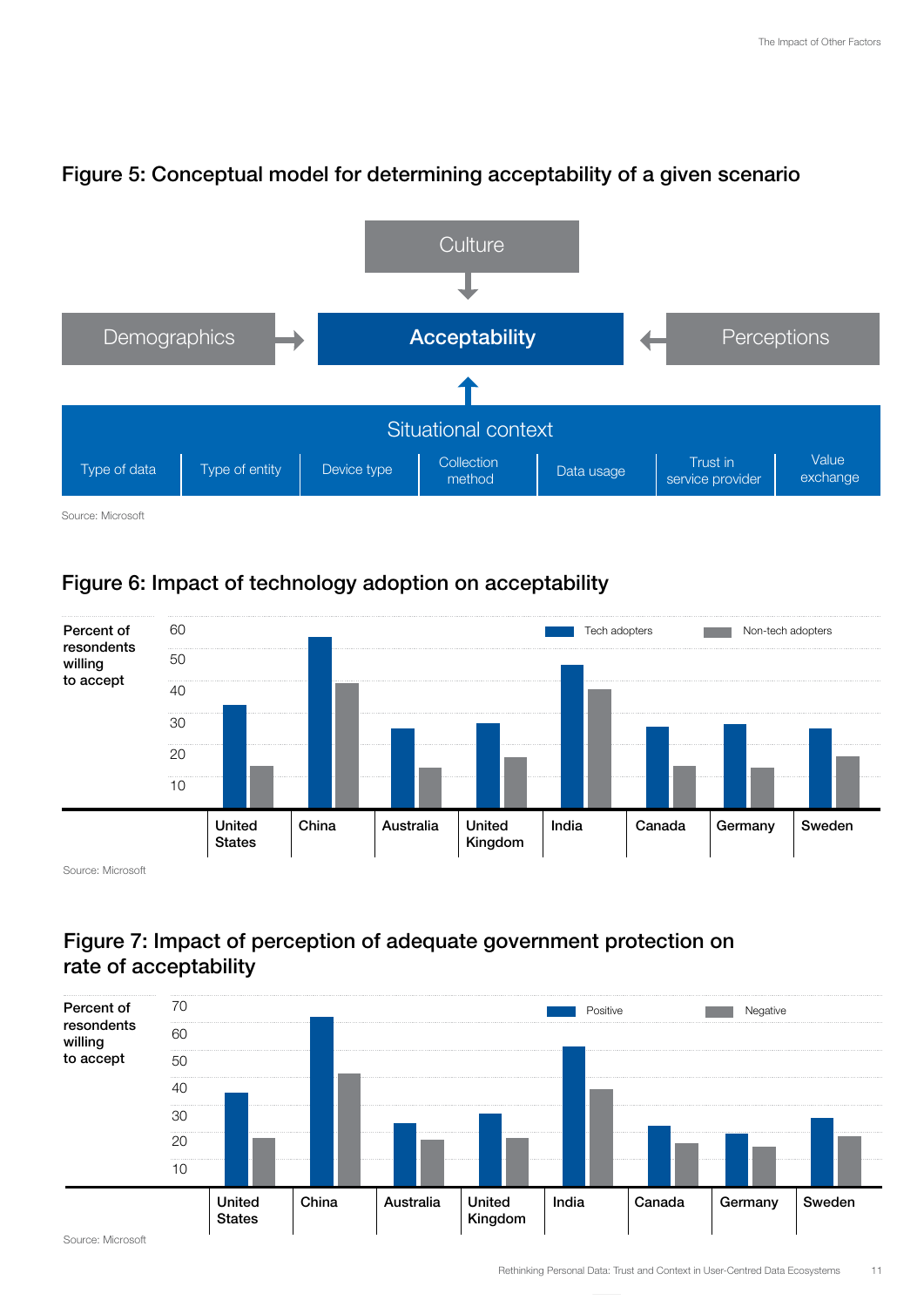## Building Contextaware Systems

How can the conceptual model be used to develop systems that are more context-aware? Such systems would enable more user-centred personal data ecosystems by respecting individual preferences in data-use scenarios; and, where individual preferences are unknown, recommend personalized settings based either on individuals' past preferences or on commonly accepted practices.

Such a "recommender system" (RS) can be deployed either on behalf of service providers to allow for a personalized user experience, or on behalf of individuals as "personal assistants" to help with context-sensitive data settings for different types of applications. In either case, these systems minimize the chance that data use will be inconsistent with user expectations, and empower individuals to engage in more meaningful interactions with service providers, thus increasing the level of trust in the overall ecosystem.

Conceptually, a service or application can query an RS and vary what it displays to the user and/or its operations, depending on the results. For example, if an application needs to verify the identity of a user, it can ask for a photo if the user is likely to decline submitting a government ID number.

An RS can assess a number of variables to help predict the acceptability of a given data-use scenario and recommend appropriate data settings, either to an application or to a user, as shown in the illustrative example (Figure 8). In the diagram, an individual accesses an application on her mobile phone. The application queries a "user agent" or "user proxy" module for additional information about the individual. This module is responsible for the following:

- Interacting with the user to obtain the value of the context variables needed to predict the acceptability of data use
- Accessing a "user information" database for any additional context from previous interactions
- Invoking the RS with the above information, so that it can predict acceptability of the requested data use

If the RS predicts a negative decision from the user, it can share with the proxy the additional factors that would make the scenario more acceptable. For example, as already noted, trust has a large, positive impact in situations with low acceptability. Upon

receiving such information from the RS, a service-provider-based agent may request that the application give additional details about itself to increase the trust level, e.g. whether the service provider has a local branch or how positively the application is rated by the user's friends. A user-based agent can use this information to negotiate with the application for additional details before the user would be willing to accept the scenario presented.

If the RS does not receive sufficient information from the proxy to predict a decision, it can reach into a "use preferences" database to discover any previous preferences indicated by the user or any prevailing acceptable practices, and base its prediction on this information.

Regardless of how the RS arrives at its prediction or whether the prediction is positive or negative, once the user is presented with a personalized user interface and makes a decision on whether or not to accept the data-use scenario, that decision is stored in the use preferences database. The resultant decision, e.g. whether the individual finds the scenario acceptable or not, would also be used to update algorithms used by the RS. As such, the RS can conceptually reflect changing preferences at the personal level, as well as broader societal and cultural trends.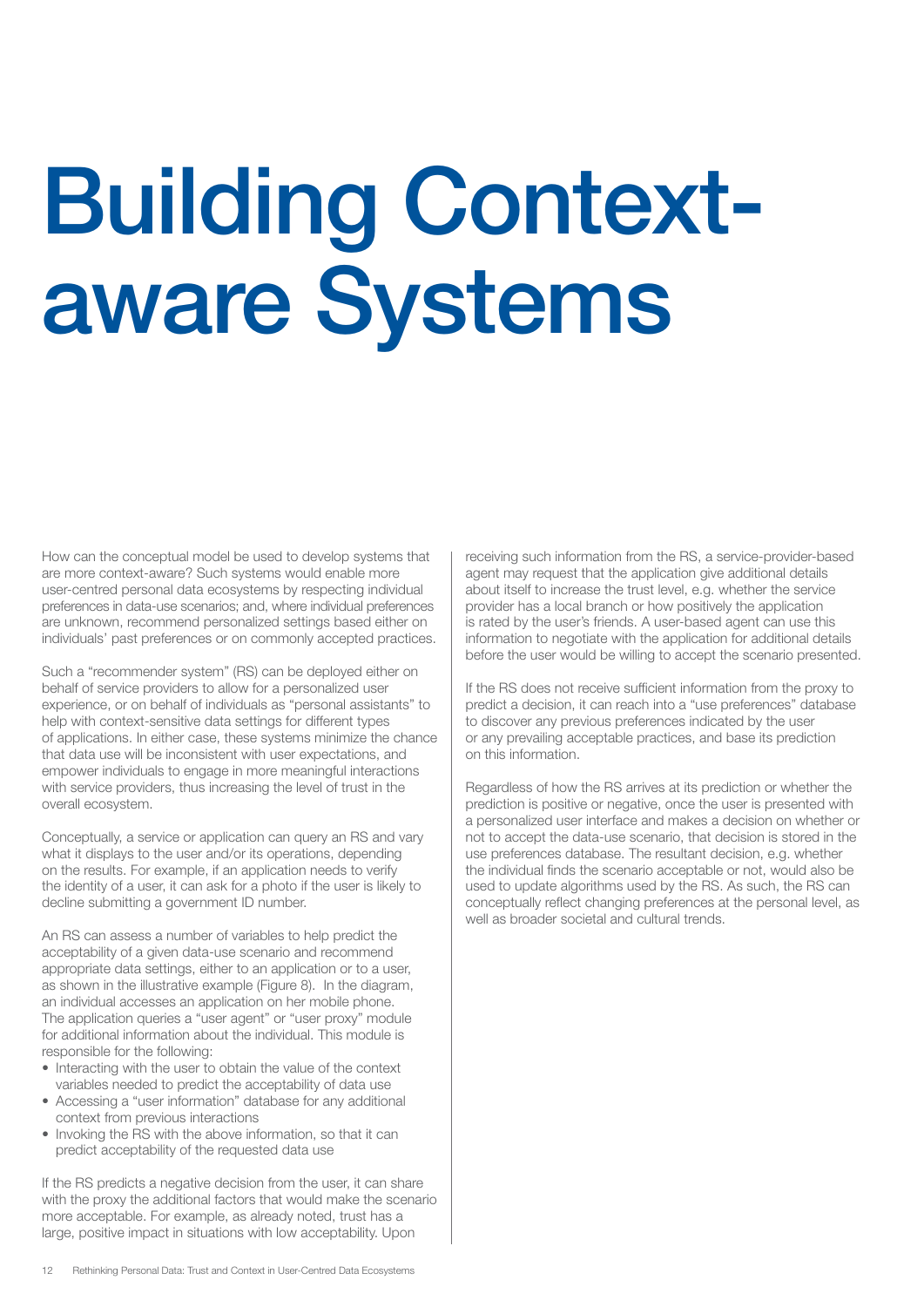

#### Figure 8: Illustrative example of a recommender system

Source: World Economic Forum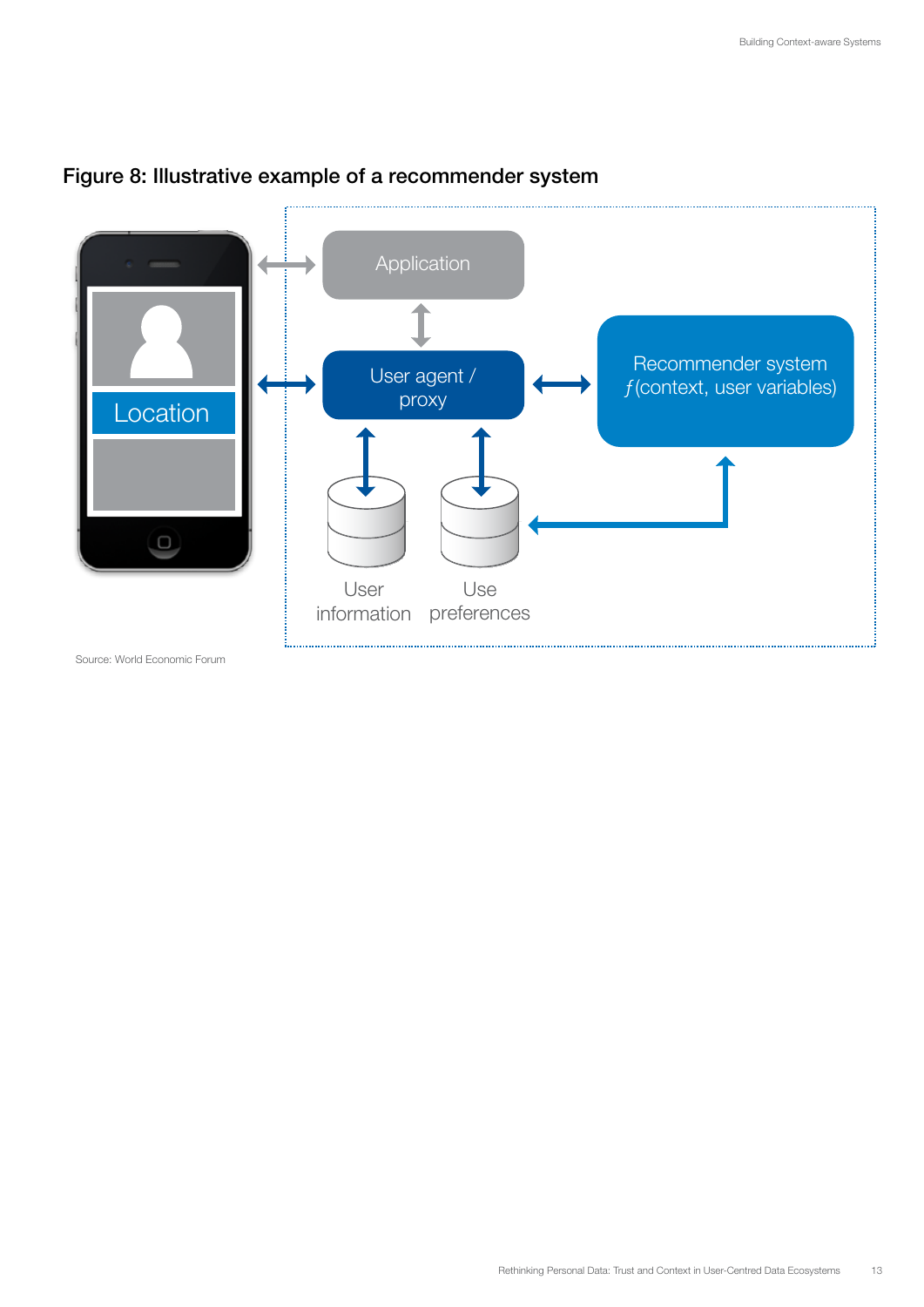# Designing a Context-sensitive User Experience

As described, RSs can provide applications that personalize data-access choices for each individual. To envision how the interface could work in the real world, Figure 9(a) shows a user interface similar to those commonly used today, where individuals are given the choice to either accept or decline the use of their current location information as part of accessing an application, with very limited additional information provided. A more meaningful user experience can be achieved by either providing additional input or enabling the users to negotiate on the factors that the research found to have the greatest impact on increasing acceptability (trust in service provider, value exchange and data usage).

For example, a service-provider-based agent could engage with the party seeking to use the data and request more information on the factors that would have the greatest impact on user acceptability. Examples (b), (c) and (d) in Figure 9 show how this extra information can be integrated into the user interface, with additional emphasis on, respectively, trust (third-party trust seal), value exchange (improve public transportation) and data usage (suggest followers), for use where respondents indicate that these variables have the greatest impact on acceptability.

An agent acting as an assistant to users might recommend that individuals either decline to share their location data, or query the application until it is able to display at least the information about the variables to help individuals make their decisions. In both cases, integrating the context variables can help increase the probability that users will share location data, and enable the users to get more information about how that data will be used.

For individuals who may want to be more involved in how their location data is used, a variation of this user-experience design would present them with choices for each of the contextual factors. For example, under trust, individuals may be able to select whether they want to see a third-party seal or recommendations, if any, from their social networks. In any case, these types of interface design would significantly empower individuals in the use of their data. Their preferences can then be captured to improve predictions by recommender systems and in the user preferences database described earlier.

Although they did not directly apply to the interface shown here, other factors were considered in designing a personal datamanagement interface; these include language and semiotic differences (pictorial and typographic elements), oral or spoken interface concepts, and the potential for a visual indication of how much data a service provider has about an individual. Additional, culture-specific implications can be addressed later in the design process and can be incorporated into the interaction between the service provider and the individual.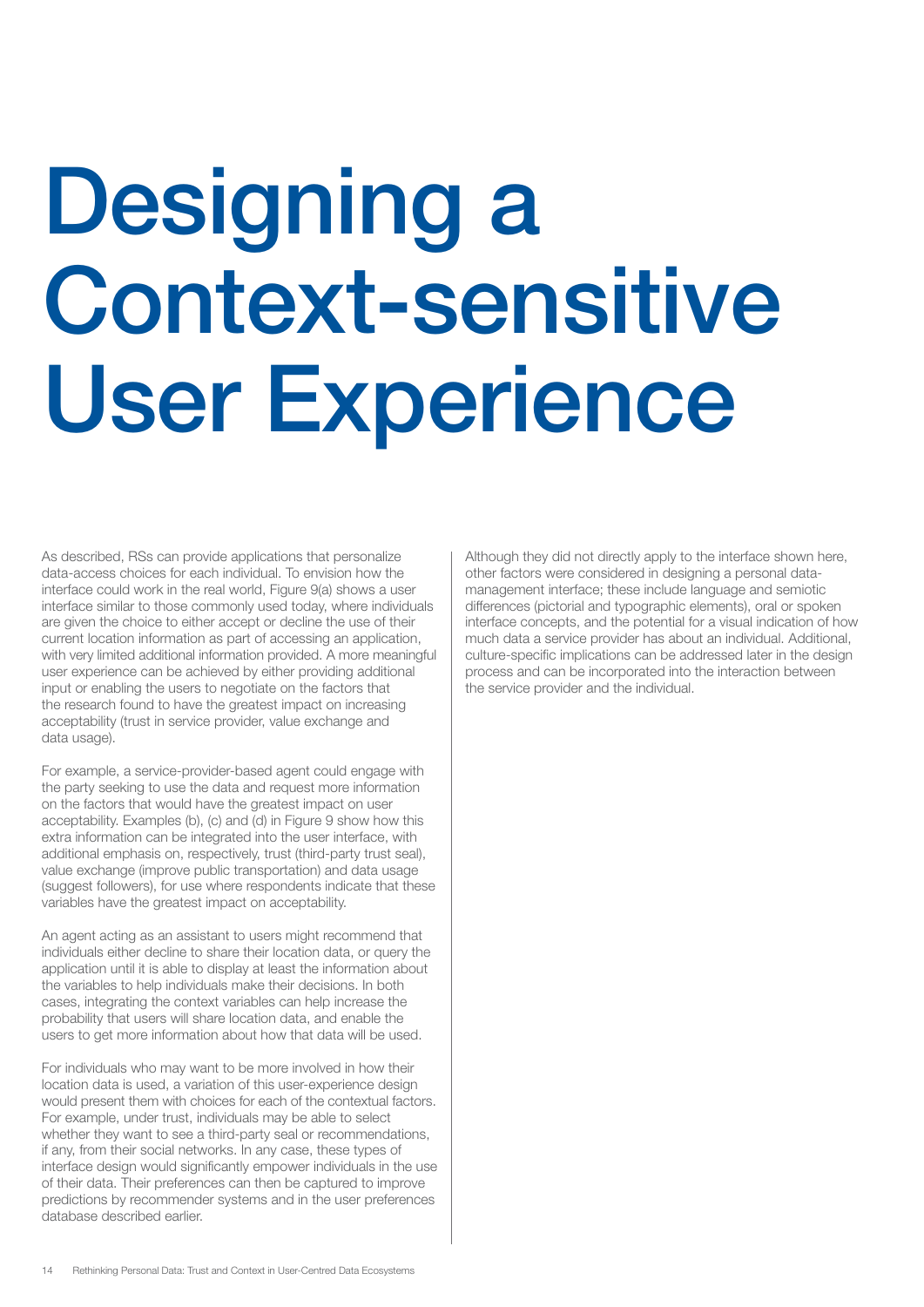

#### Figure 9: User experience integrated with contextual factors

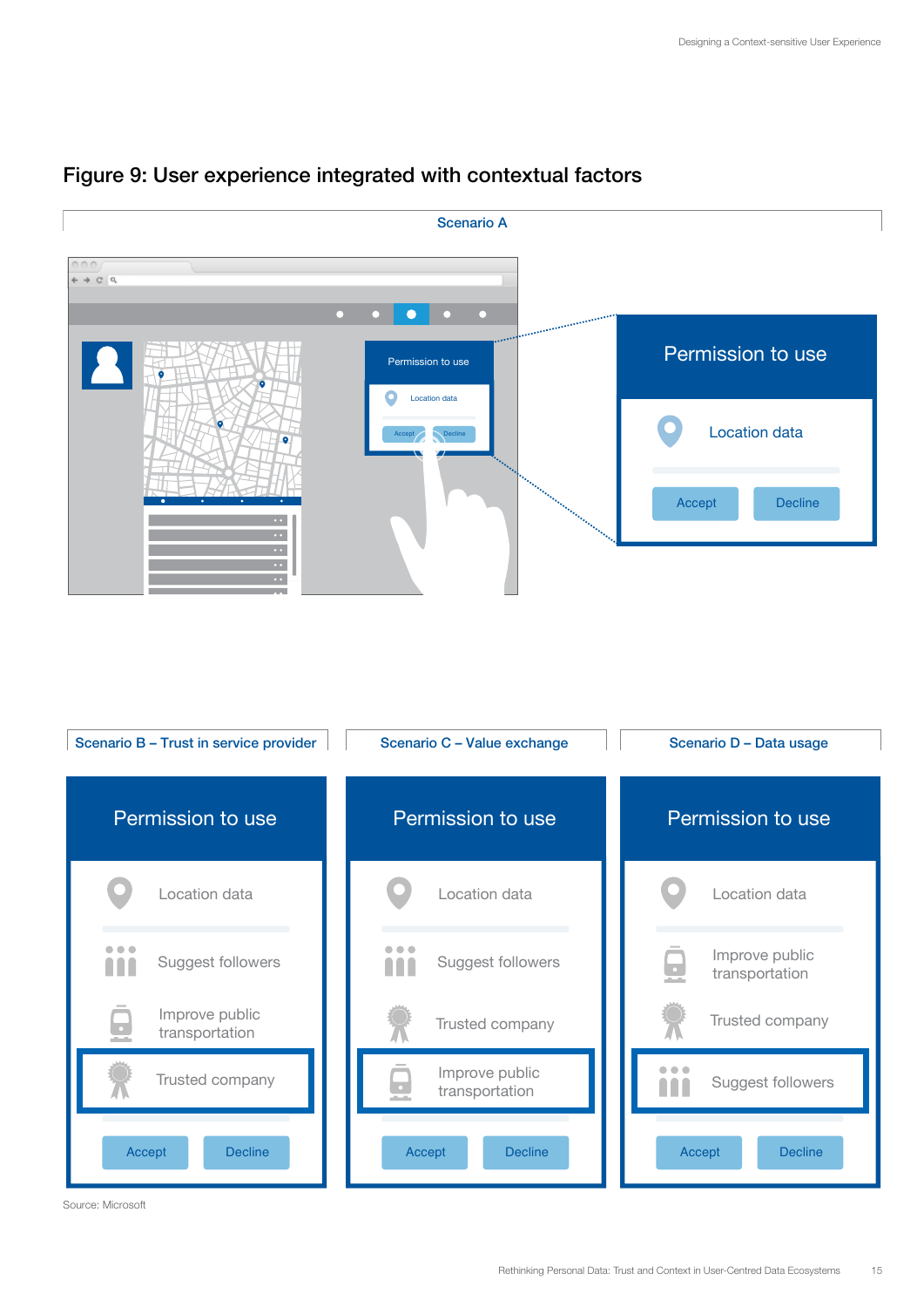# **Policy** Implications

The research results discussed here show that individual preferences for data use are nuanced and contextual. With subjective variables such as trust in service provider, perceived value exchange and other attitudinal, demographic and cultural factors all playing a role, what is considered acceptable is clearly personal and will evolve over time. Binary approaches to data-use policies that treat all data equally, and that apply universally, are thus neither appropriate nor flexible enough, especially in a world of big data. Incorporating context-related nuances into regulations is difficult. However, technologies similar to those described here may provide an alternative, by helping to create policy frameworks that are driven by principles and outcomes, rather than by process or technology.

If models and algorithms, for example, can be developed to predict which applications are contextually consistent with personal preferences, they can, in theory, be used to develop context-aware systems capable of recommending data usage that respects individual values. When implemented with user-experience designs that are sensitive to the same contextual factors, users will be empowered and able to engage in more meaningful interactions to drive data usage that is consistent with their needs. Leveraging the same technology, individuals can also call on personal user agents to negotiate with applications on conditions of use until they become acceptable. Awareness that such technologies exist would encourage development of policy frameworks that incorporate the principle of context-aware data usage.

If these context-aware systems are also coupled with other technologies such as a metadata-based architectures, where data is logically accompanied by interoperable "metadata tags" that contain use policies associated with the data and related provenance information, user preferences and permissions can be further captured and made visible to any entity that touches data in the ecosystem.11

Combining these technologies would perpetuate context-aware data use beyond the externally facing service providers to all other providers in the data ecosystem. In providing automated mechanisms that can facilitate contextually appropriate data use, the technologies can also be leveraged to enforce the use of

data. What is considered acceptable context would be reflected in the data-use policies; examining these policies would reveal contextually inconsistent uses resulting from inconsistencies between either the context and resultant policies, or the policies and resultant data uses.

Such technologies would further empower individuals in data-driven economies, and should be considered essential components of enabling user-centred personal data ecosystems. However, although technology can simplify good behaviour, it cannot, by itself, prevent bad behaviour; appropriate policy frameworks are still necessary. Examples of such regulations include penalizing a violation of use context or stated policies, and preventing the modification of policies without supporting evidence. Regulations can also encourage use of these technologies by reducing any penalties imposed on service providers that implement them.

In the research, collection method and data usage had the highest impact in most countries. The highest acceptability rates resulted from scenarios with active data collection and data usage that was as users agreed – the equivalent of notice and consent at the data collection point. The world of big data renders this approach impractical if not impossible to implement. The remaining context variables, especially trust in service provider and value exchange, must therefore be employed to increase acceptability of different data-use scenarios, at least until what are considered accepted norms have emerged and people are more comfortable with the new technologies.

The research showed that context is also dependent on cultural norms; the contextual factors had varying levels of impact for respondents in each country. However, with the evidence that context exists in all the countries studied, a global framework can be adopted and used for interoperability, with allowances for local preferences.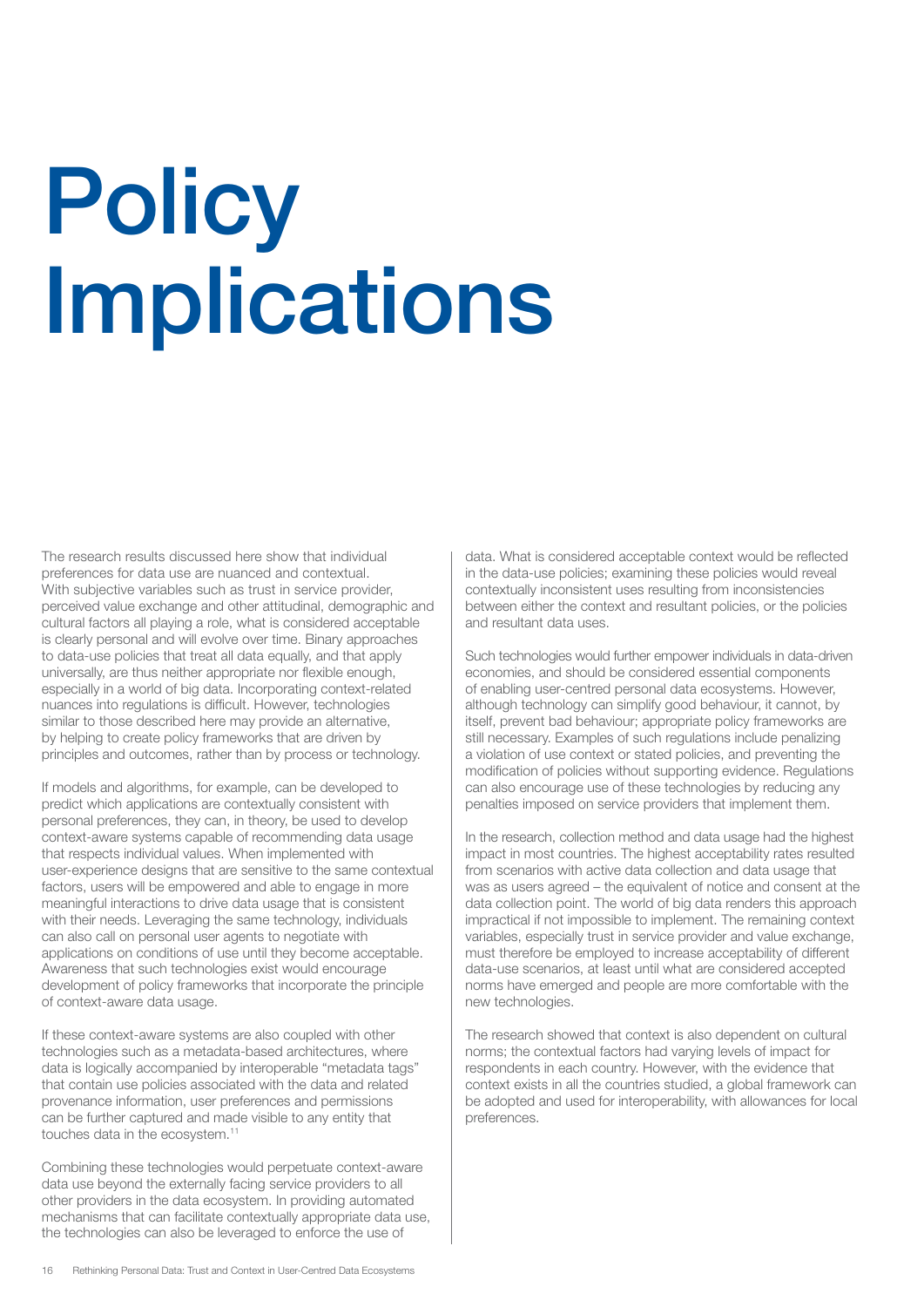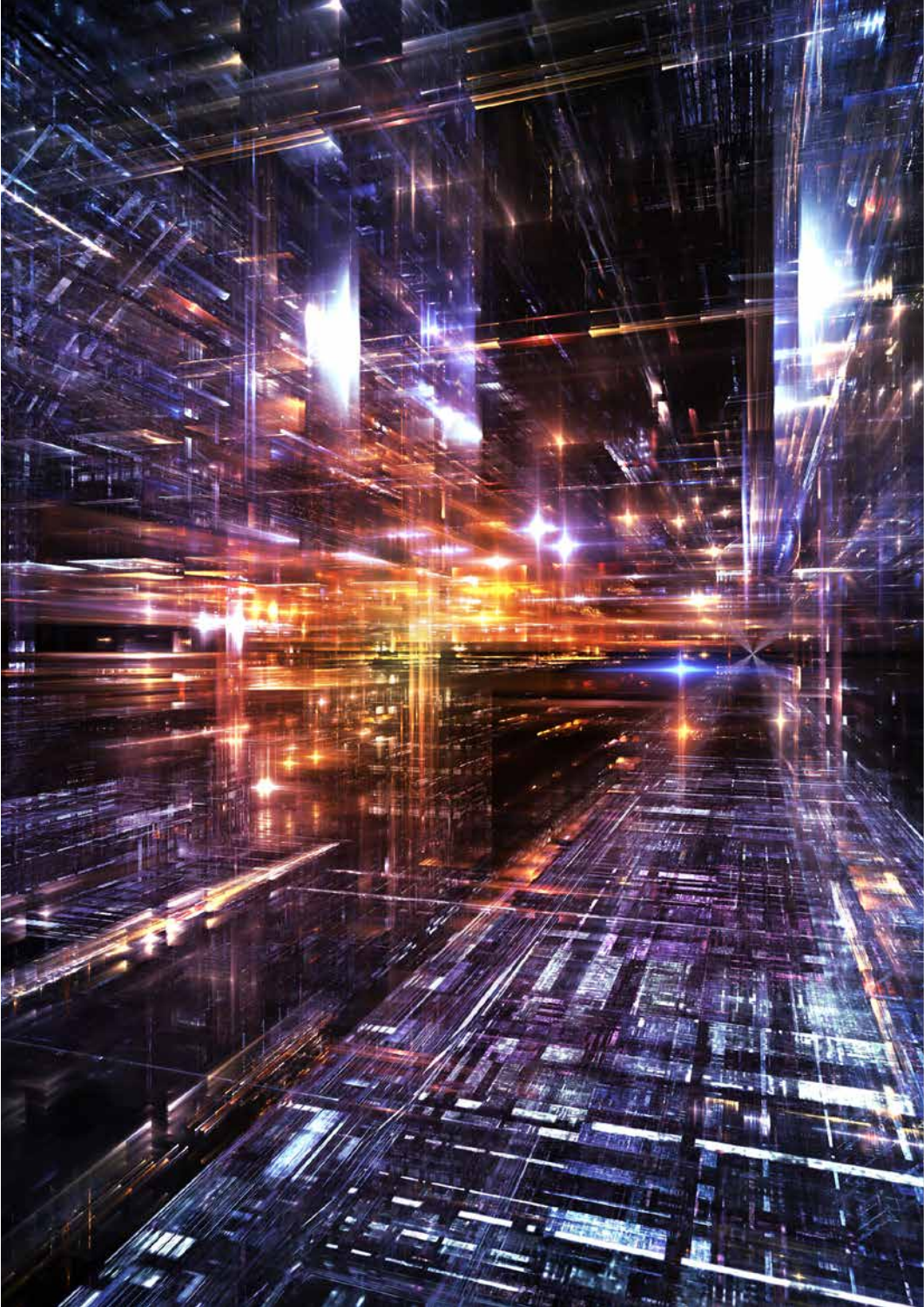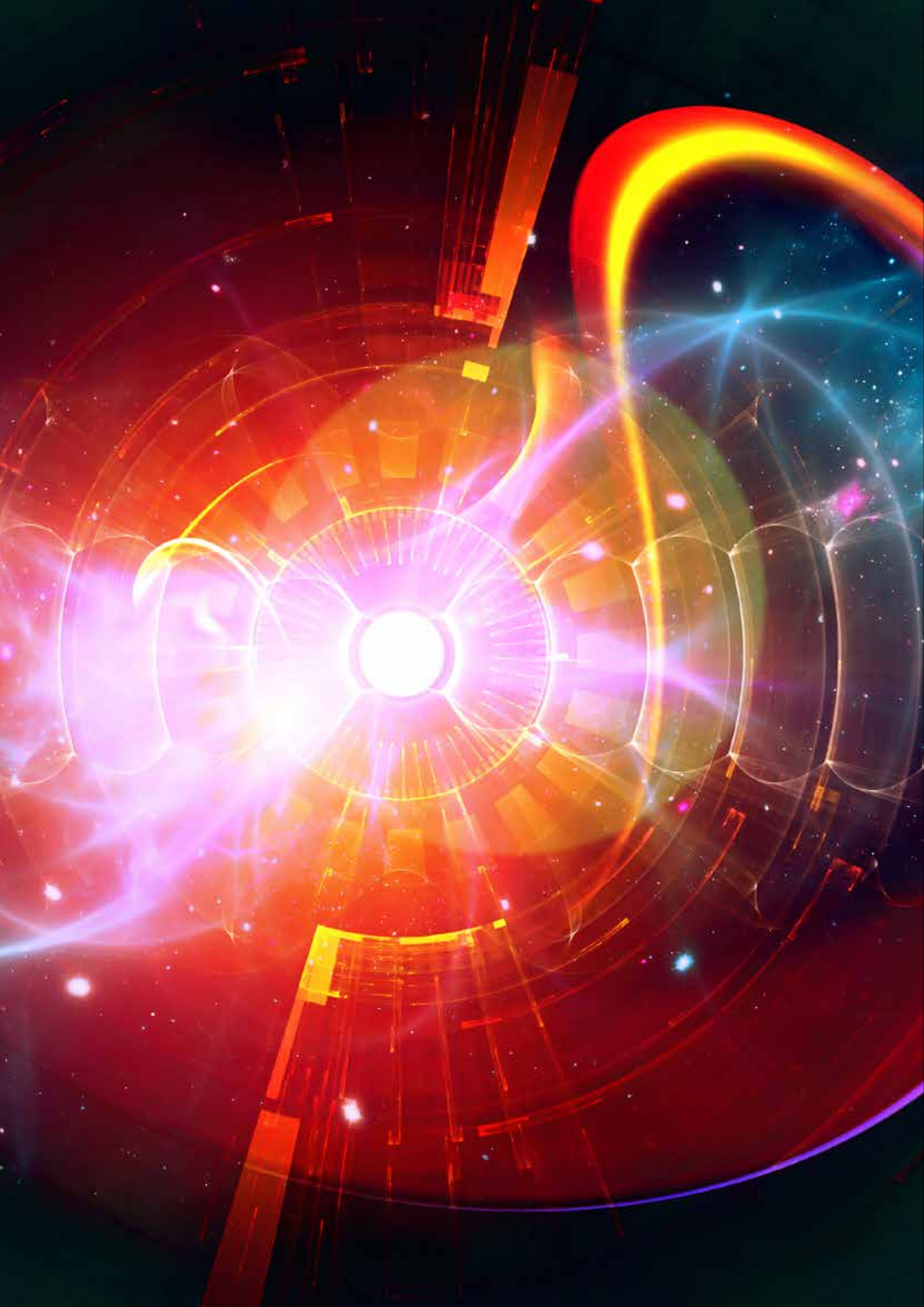# **Conclusion**

In a world of big data, the potential of data-driven economies can be realized only if data can flow and be commingled to drive new and innovative applications. Importantly, these new uses need to be consistent with user preferences and expectations, earning users' trust by avoiding unexpected breaches of context. Context-aware data usage is a critical enabler for the sustainability of such ecosystems.

Context is key, even if not well understood. The research presented here shows context being driven by multiple variables – some objective, but some clearly subjective – as well as by continuously evolving social and cultural norms. However, defining such abstract concepts in regulations is not ideal and can lead to overly prescriptive laws that will be cumbersome and most likely outdated as soon as they are written. Technologies such as those described in this report enable the development of context-aware systems, and an alternative approach to policy frameworks that incorporate the principle of data use respecting individual preferences and needs. This is different than allowing data to be used only in ways that are consistent with the context(s) in which the data were initially collected. This difference, and the technologies that facilitate it, are crucial for trustworthy personal data ecosystems.

More research is needed on how context can be defined more clearly and simply, and how it can be practically integrated into systems and interface designs that create meaningful user engagements. This understanding is essential to developing effective ecosystems and policies. Too often, the sociological and behavioural aspects are overlooked, in favour of more technocratic approaches that have not worked when actually implemented.

This research is needed at the global level to provide evidence that can be used to develop an interoperable global framework, or simply a framework that would allow individuals from one region to access services in another – a basic enabler for today's internet commerce.

Context-aware systems can also lead to new approaches to transparency for commercial services. Until now, transparency has not been well defined, and has led to literal interpretation and ineffective implementation. Context offers an alternative to reframe transparency as presenting information that is relevant to users, with the objective of enabling meaningful control and interactions.

The findings here further reinforce the need for interdisciplinary dialogue between technologists, social scientists, economists and policy-makers. The complexities involved require a balanced approach that takes these multifaceted perspectives into consideration. Some urgency clearly exists: unless individuals are empowered and engaged, the crisis of trust will persist and personal data ecosystems will remain asymmetric – and unable to maximize their full potential.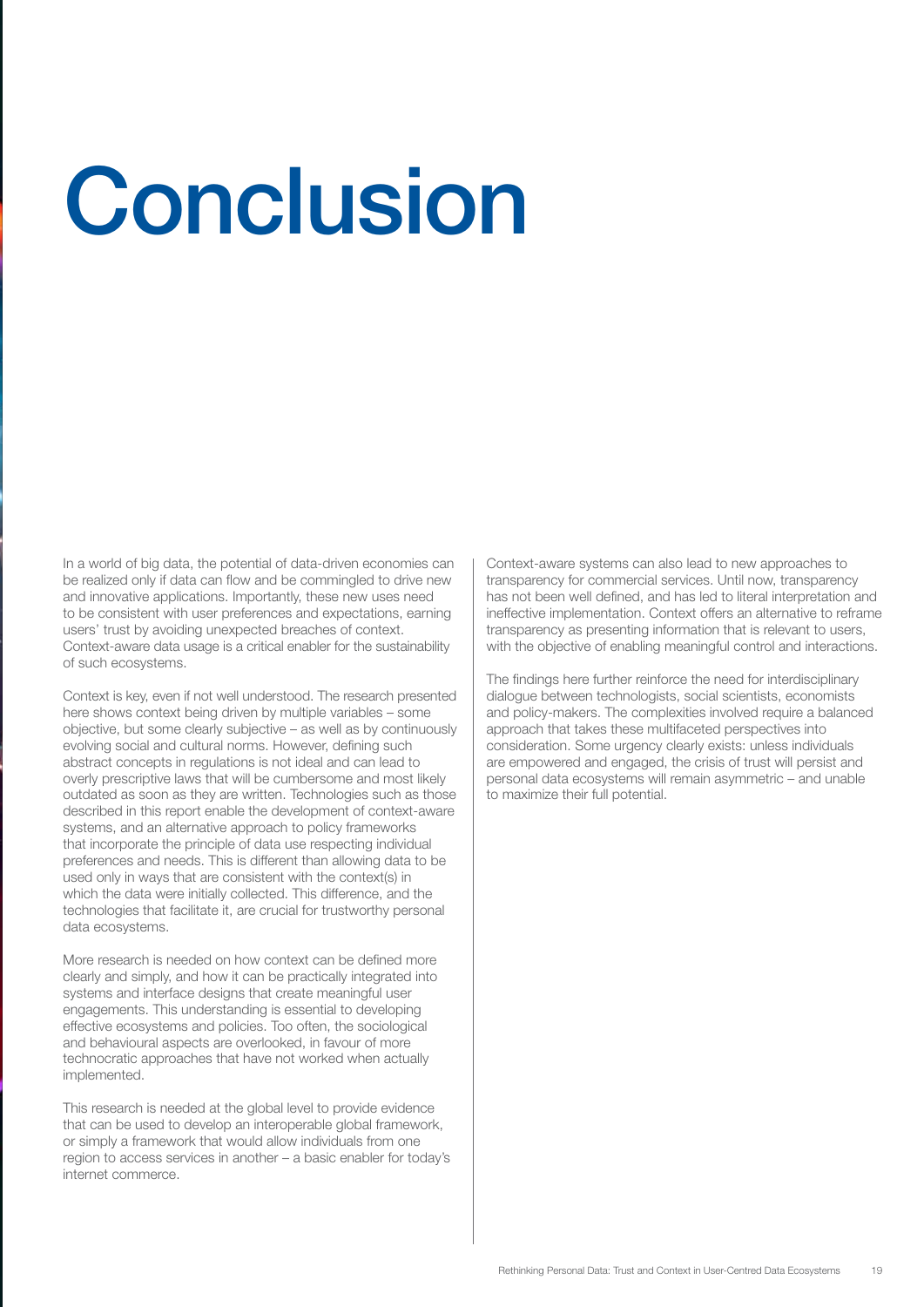### **Endnotes**

- 1 Orange, February 2014. *the future of digital trust: A European study on the nature of consumer trust and personal data*.
- World Economic Forum, February 2013. *Unlocking the Value of Personal Data: From Collection to Usage.*
- International Institute of Communications, November 2012. *Personal Data Management: The User's Perspective.*
- 4 The White House, February 2012. *Consumer Data Privacy in a Networked World: A Framework for Protecting Privacy and Promoting Innovation in the Global Digital Economy*; Federal Trade Commission, March 2012. *Protecting Consumer Privacy in an Era of Rapid Change: Recommendations for Businesses and Policymakers*; H. Nissenbaum, "Privacy as Contextual Integrity," *Washington Law Review*, 2004, Vol. 79, No. 1: 119-157.
- 5 The work was carried out by P. Leon (Carnegie Mellon University, USA), A. Kobsa (University of California, Irvine, USA), and R. Murphy (Rhode Island School of Design, USA).
- 6 *User-centred* personal data ecosystems, where all stakeholders are focused on empowering individuals, are distinct from *user-centric* personal data ecosystems, where individuals themselves are solely responsible for managing the use of all data related to them.
- The qualitative study consisted of a total of eight focus groups and 26 individual interviews across 4 countries. The quantitative results involved a total of 9,600 individuals surveyed online across eight countries.
- 8 *Service provider* is used generically to denote any entity that the individual is interacting with for a service, either through a web-based interface or a mobile application.
- 9 Scenarios with low acceptability rates were intentionally selected for this discussion, e.g. those of personal data being collected passively, without user awareness. As a result, even in the best cases (i.e. when other contextual factors were more favourable), the acceptability rates remain relatively low. Scenarios that involve active data collection, e.g. where users knowingly provide personal data, would have much higher overall acceptability rates. Factors that drive higher acceptability rates are discussed in more detail in later sections of the report.
- <sup>10</sup> The two distinct groups of responses remained consistent throughout the research results. This may be partly because of the overall higher level of technological savvy among respondents from China and India, reflecting similar trends in their respective online user populations when compared to those of other countries. In the remainder of the report, the term *Western countries* is used to denote these Western-oriented countries, and is not meant to generalize the findings to all Western countries. Similarly, the term *Asian countries* is used to denote China and India.
- 11 M-H. Carolyn Nguyen et al. "A User-Centred Approach to the Data Dilemma: Context, Architecture, and Policy," *Digital Enlightenment Yearbook 2013*. Amsterdam: IOS Press BV.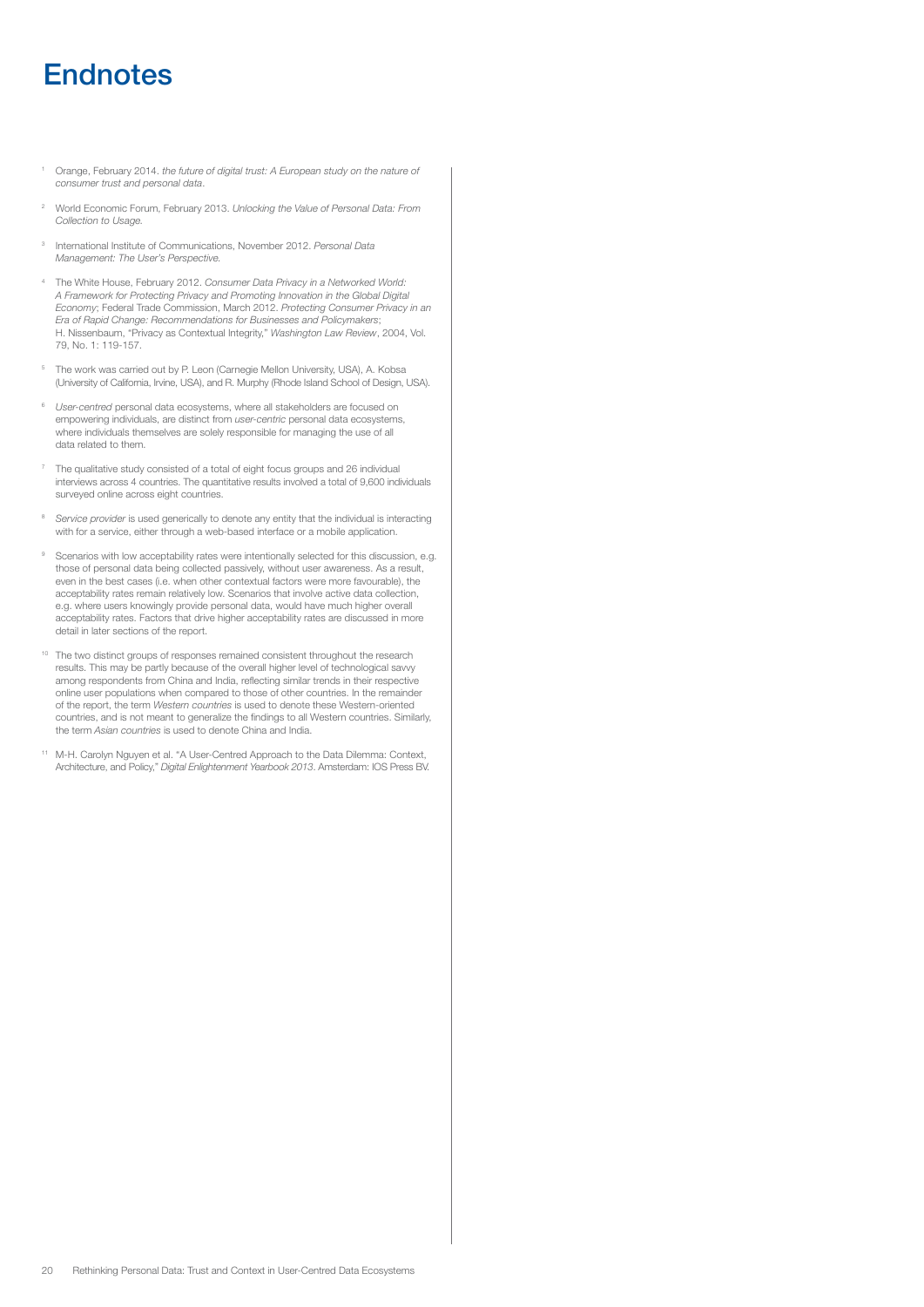### Acknowledgments

The World Economic Forum would like to acknowledge the support of all those who contributed to this initiative in 2013 and 2014.

Special thanks are extended to those whose dedication made this report possible. In particular, Paul Mitchell and M-H. Carolyn Nguyen of Microsoft for their leadership of the study; Pedro Leon of Carnegie Mellon University, Alfred Kobsa of University of California, Irvine and Ryan Murphy of the Rhode Island School of Design for their support in developing the results reported here; and Jessica Leask, Paul Evans and the team from Ipsos for their support of the survey.

At the World Economic Forum, William Hoffman leads the Rethinking Personal Data initiative. A.T. Kearney served as project adviser in 2013 under the leadership of Naveen Menon, Reuben Chaudhury and Justin Shepherd. Justin Shepherd was seconded to the World Economic Forum.

Contact For more information:

William Hoffman, Associate Director, World Economic Forum william.hoffman@weforum.org

Visit http://www.weforum.org/personaldata